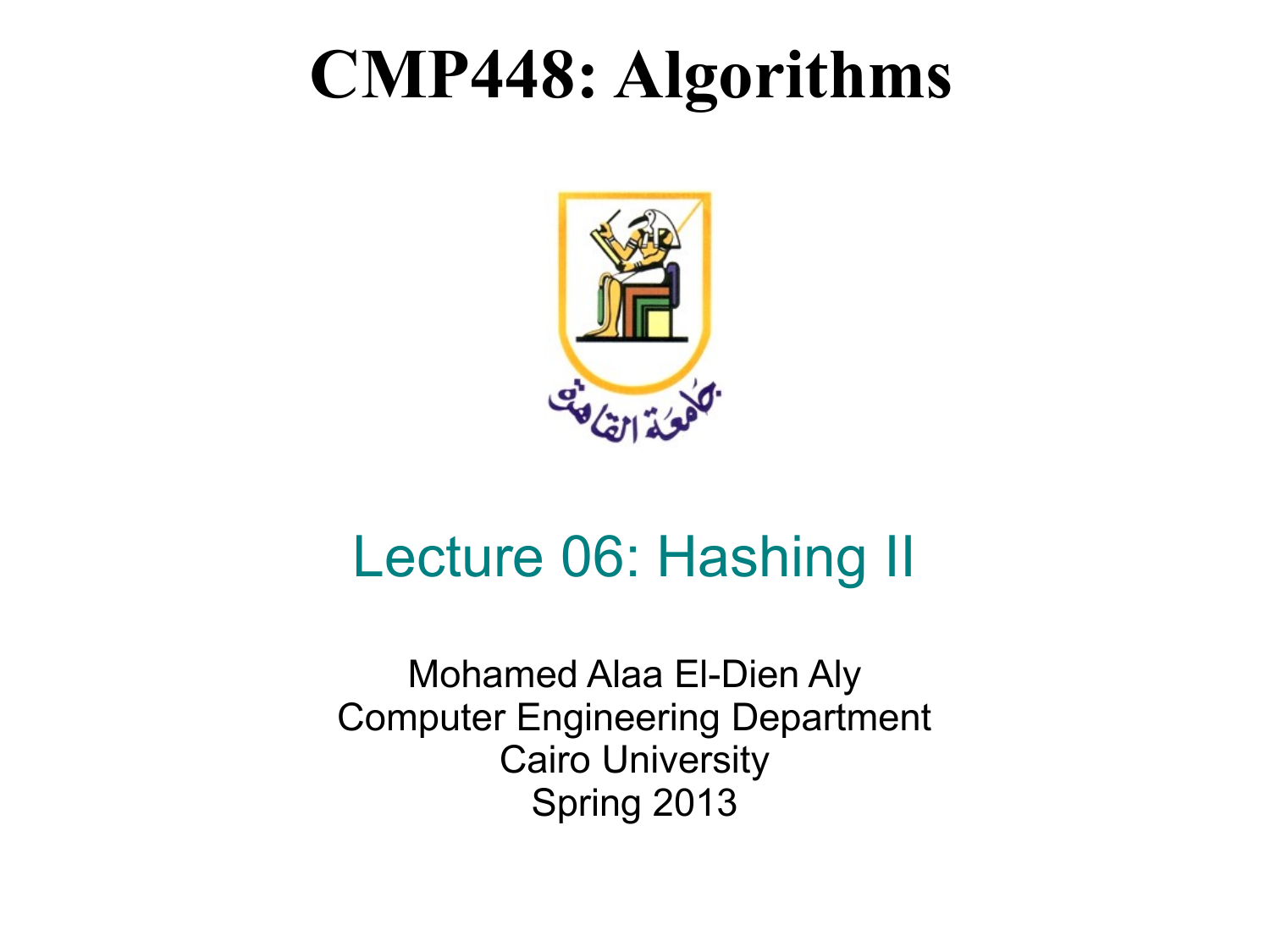### **Agenda**

- Open Addressing
- Universal Hashing
- Perfect Hashing

**Acknowledgment** A lot of slides adapted from the slides of Erik Demaine and Charles Leiserson

**Mohamed Aly – CMP448 Spring 2013 Computer Engineering, Cairo University 2/43**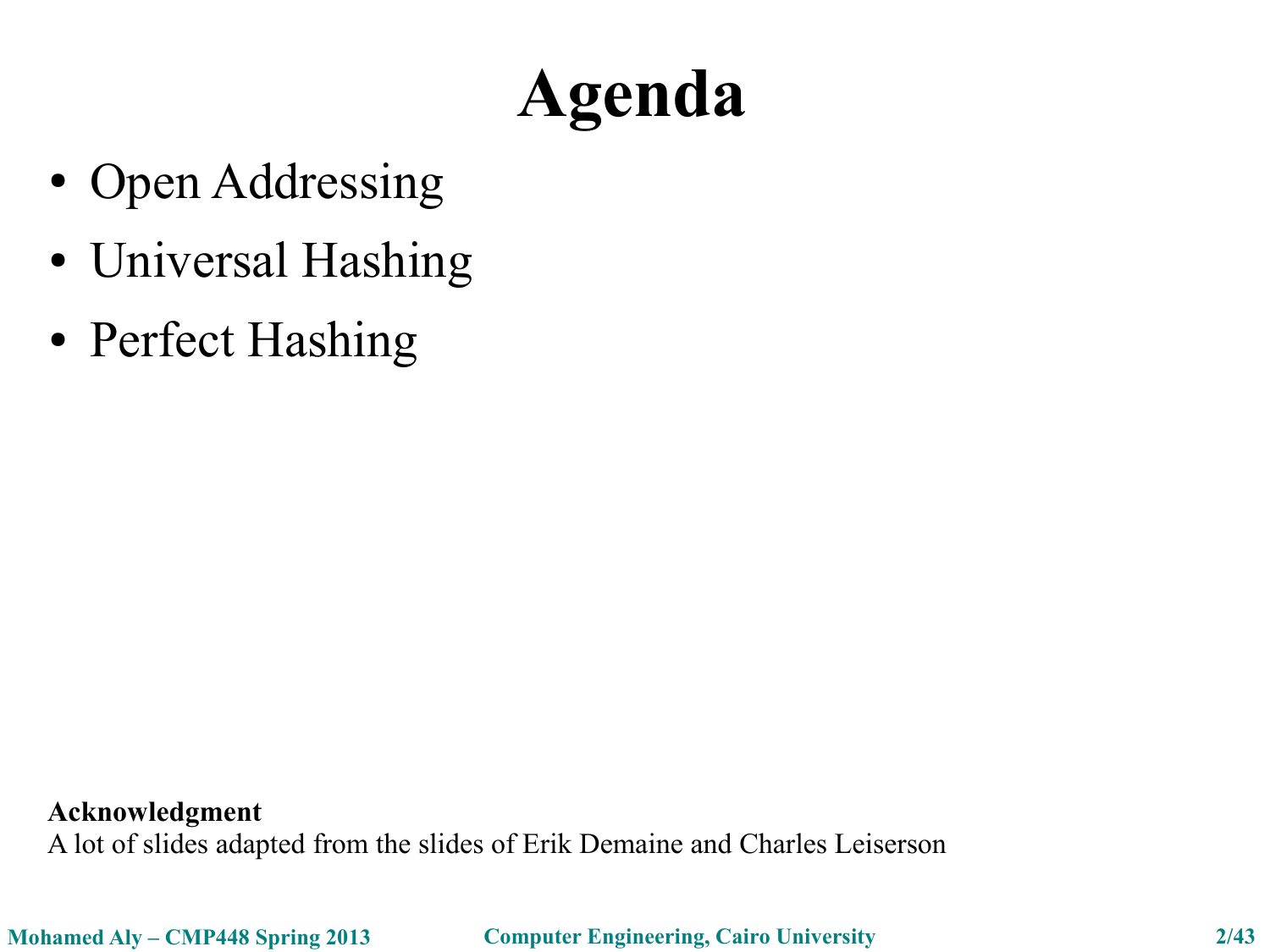

# **Symbol-table problem**

#### Symbol table *S* holding *n records*:



Operations on *S*:

- INSERT $(S, x)$
- DELETE $(S, x)$
- SEARCH $(S, k)$

#### How should the data structure *S* be organized?

October 3, 2005 *Copyright © 2001-5 by Erik D. Demaine and Charles E. Leiserson* L7.2

**Mohamed Aly – CMP448 Spring 2013 Computer Engineering, Cairo University 3/43**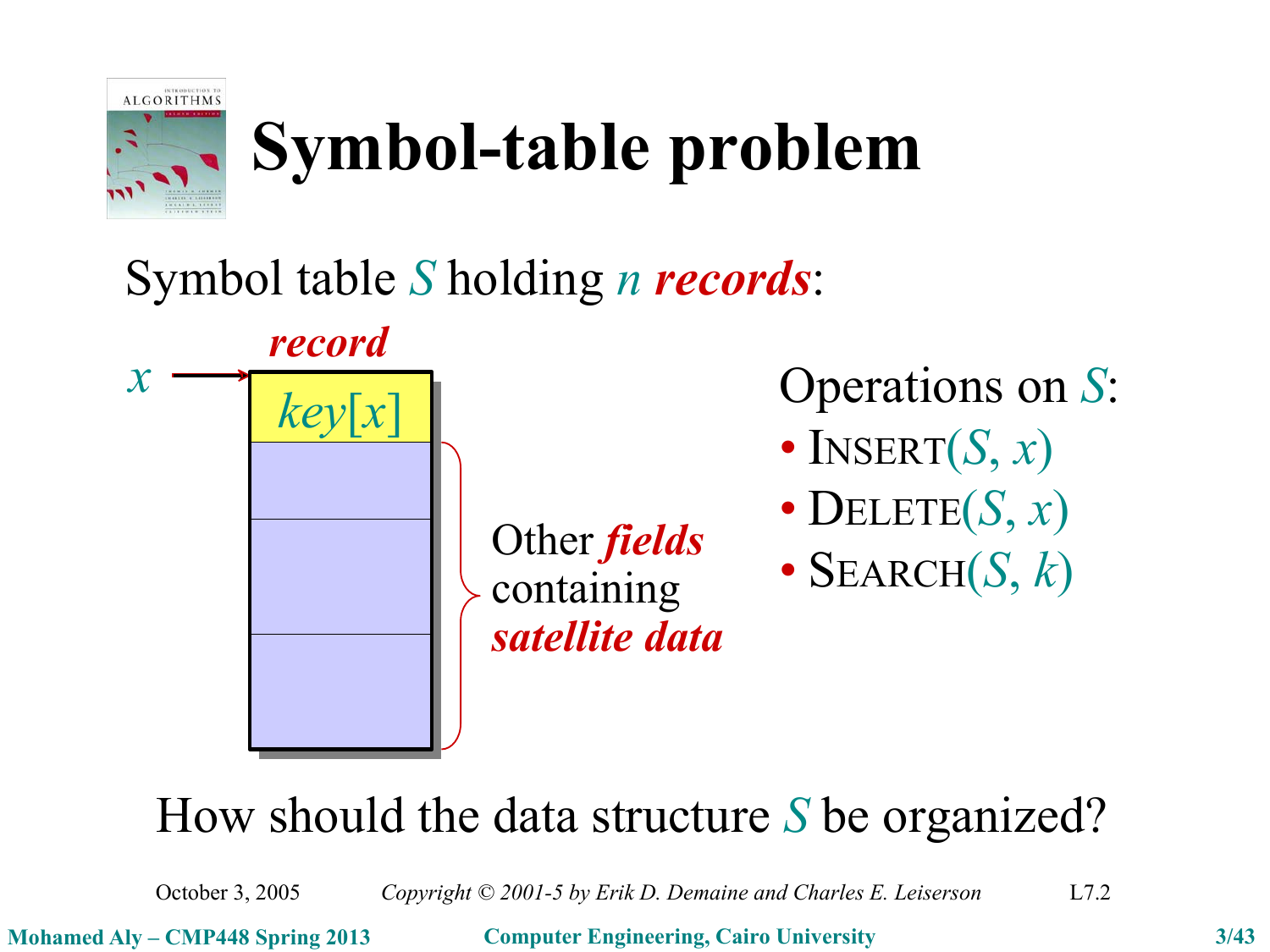

#### **Direct-access table**

**IDEA**: Suppose that the keys are drawn from the set  $U \subseteq \{0, 1, ..., m-1\}$ , and keys are distinct. Set up an array *T*[0 . . *m*–1]:  $T[k] =$  $x$  if  $x \in K$  and  $key[x] = k$ , NIL otherwise.

Then, operations take  $\Theta(1)$  time.

**Problem:** The range of keys can be large:

- 64-bit numbers (which represent 18,446,744,073,709,551,616 different keys),
- character strings (even larger!).

October 3, 2005 *Copyright © 2001-5 by Erik D. Demaine and Charles E. Leiserson* L7.3

**Mohamed Aly – CMP448 Spring 2013 Computer Engineering, Cairo University 4/43**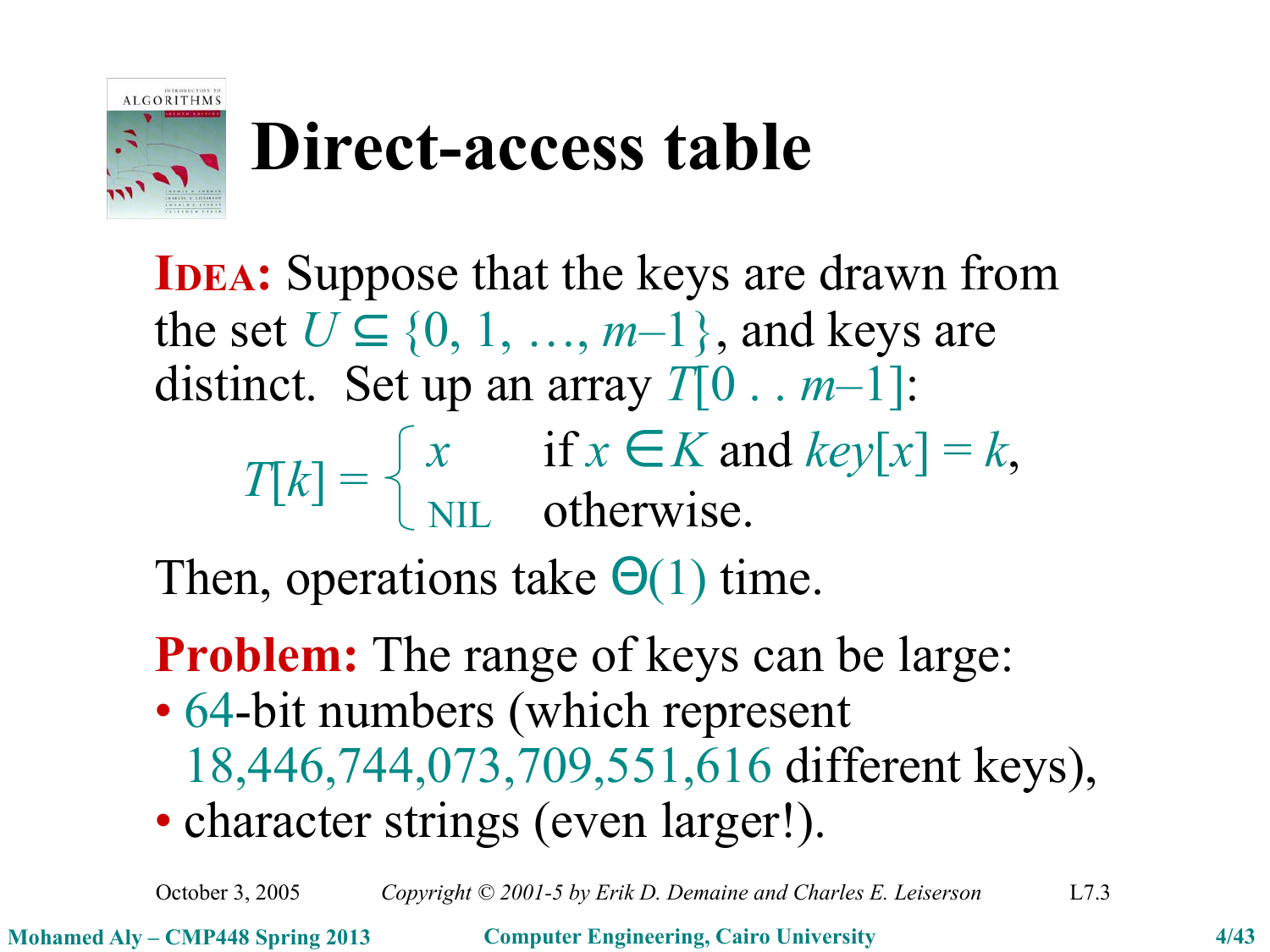

### **Hash functions**



#### when a record to be mserted maps to an anead When a record to be inserted maps to an already occupied slot in *T*, a *collision* occurs.

October 3, 2005 *Copyright © 2001-5 by Erik D. Demaine and Charles E. Leiserson* L7.4

**Mohamed Aly – CMP448 Spring 2013 Computer Engineering, Cairo University 5/43**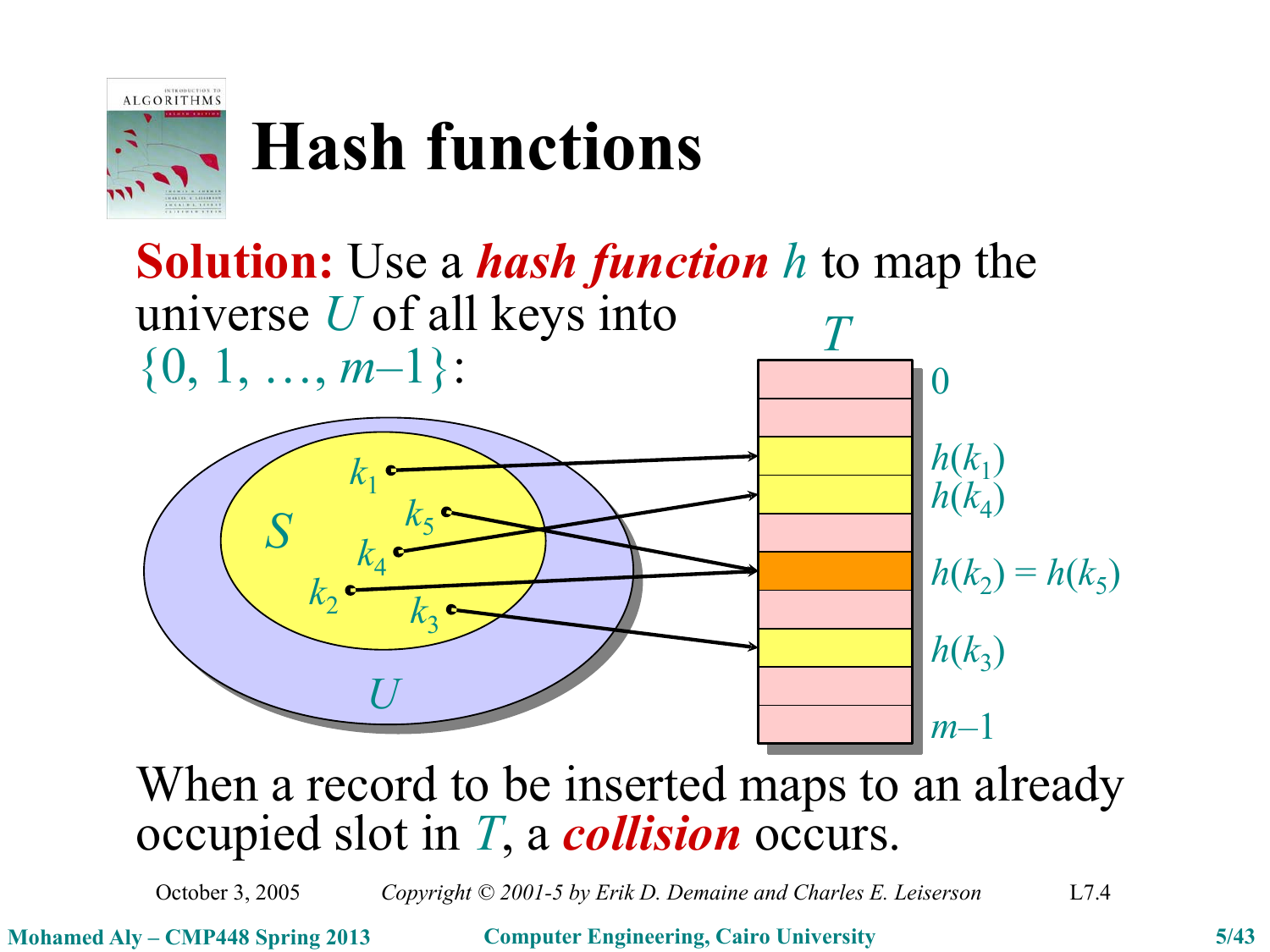### **Collision Resolution**

- We can resolve the collision by:
	- Chaining
	- Open Addressing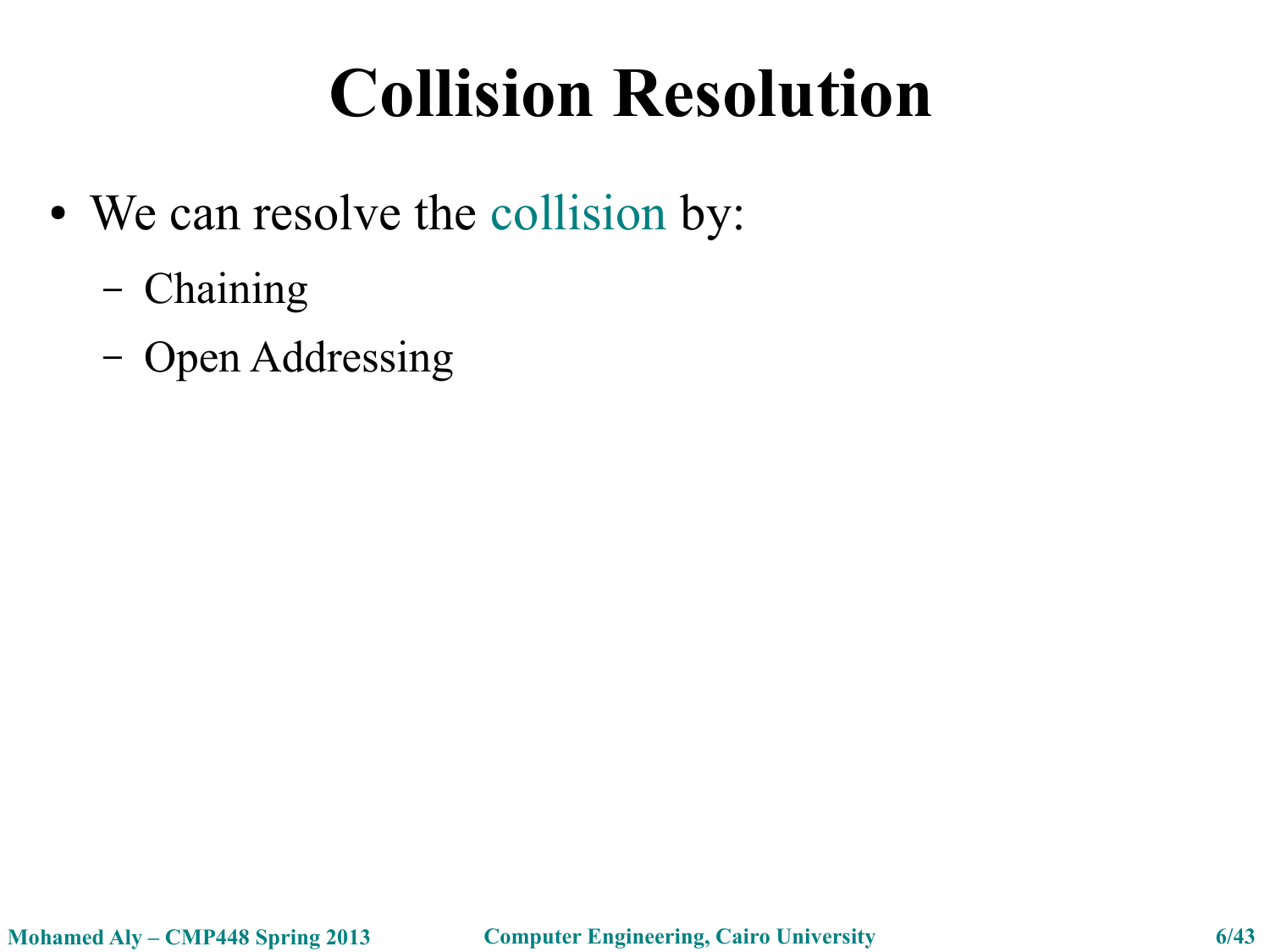

#### **Resolving collisions by chaining**

• Link records in the same slot into a list.



October 3, 2005 *Copyright © 2001-5 by Erik D. Demaine and Charles E. Leiserson* L7.5

**Mohamed Aly – CMP448 Spring 2013 Computer Engineering, Cairo University 7/43**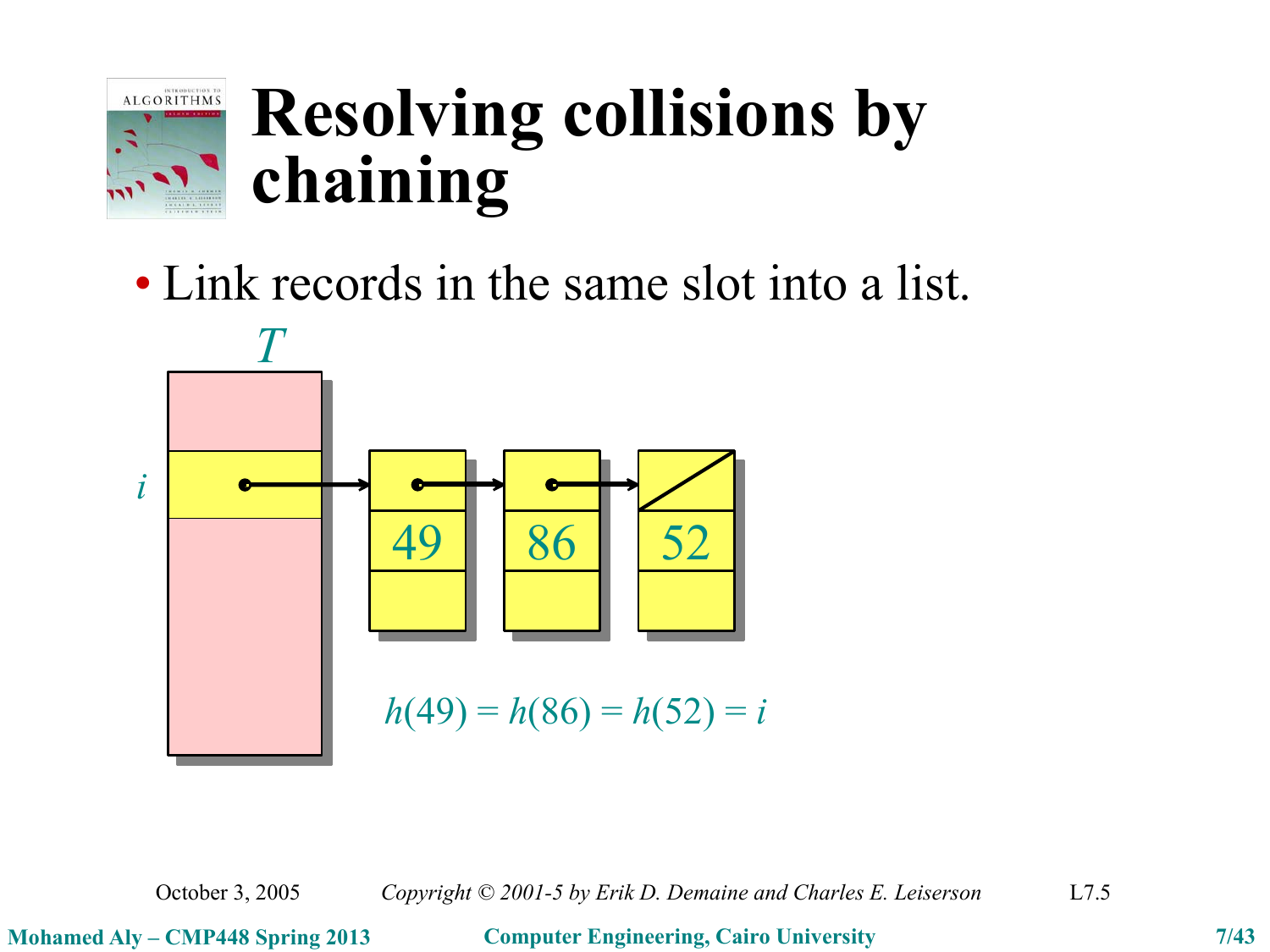

#### **Resolving collisions by open addressing**

No storage is used outside of the hash table itself.

- Insertion systematically probes the table until an empty slot is found.
- The hash function depends on both the key and probe number:

 $h: U \times \{0, 1, ..., m-1\} \rightarrow \{0, 1, ..., m-1\}.$ 

- The probe sequence  $\langle h(k,0), h(k,1), ..., h(k,m-1) \rangle$ should be a permutation of  $\{0, 1, ..., m-1\}$ .
- The table may fill up, and deletion is difficult (but not impossible).

October 3, 2005 *Copyright © 2001-5 by Erik D. Demaine and Charles E. Leiserson* L7.16

**Mohamed Aly – CMP448 Spring 2013 Computer Engineering, Cairo University 8/43**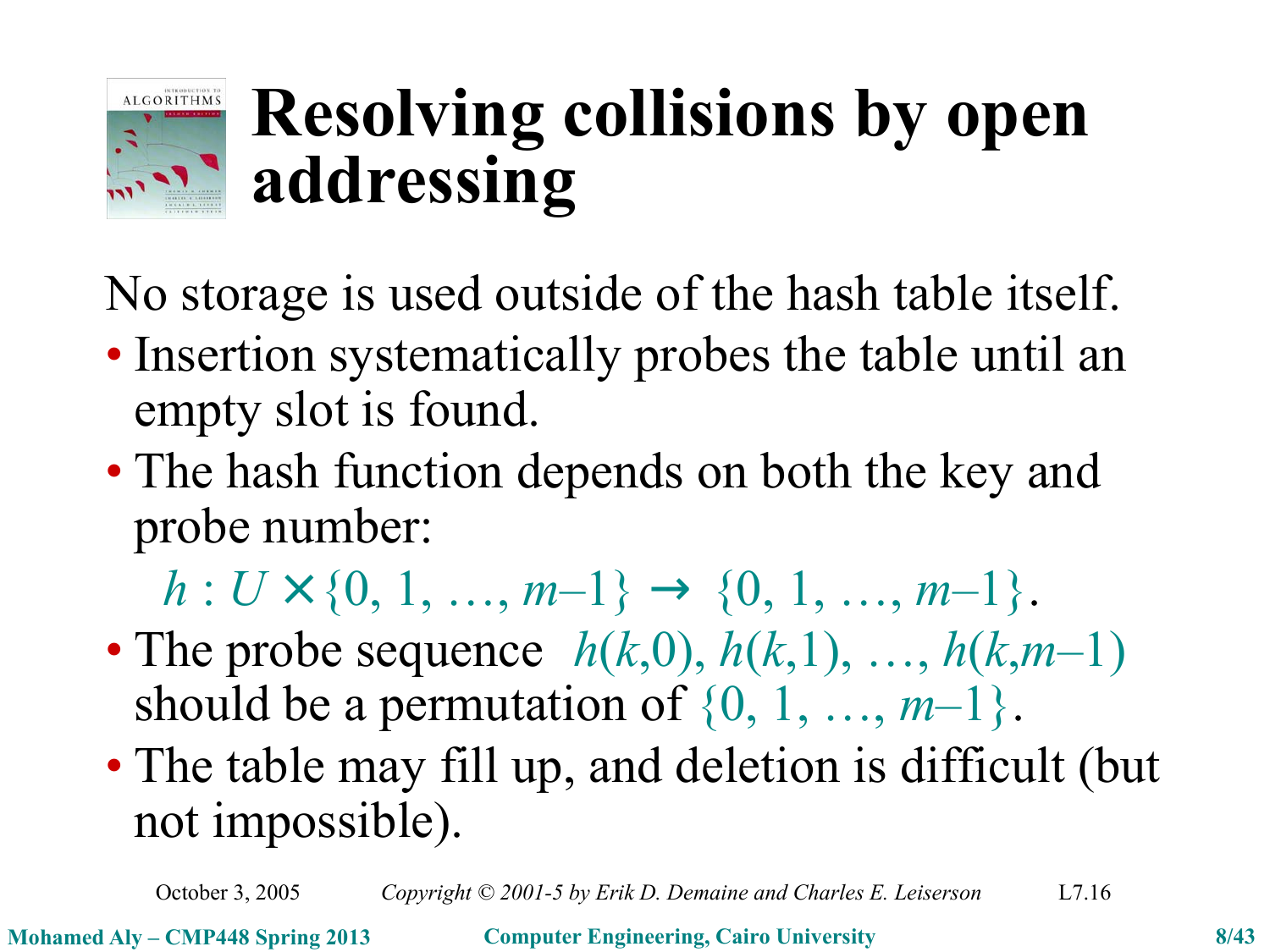



October 3, 2005 *Copyright © 2001-5 by Erik D. Demaine and Charles E. Leiserson* L7.17

**Mohamed Aly – CMP448 Spring 2013 Computer Engineering, Cairo University 9/43**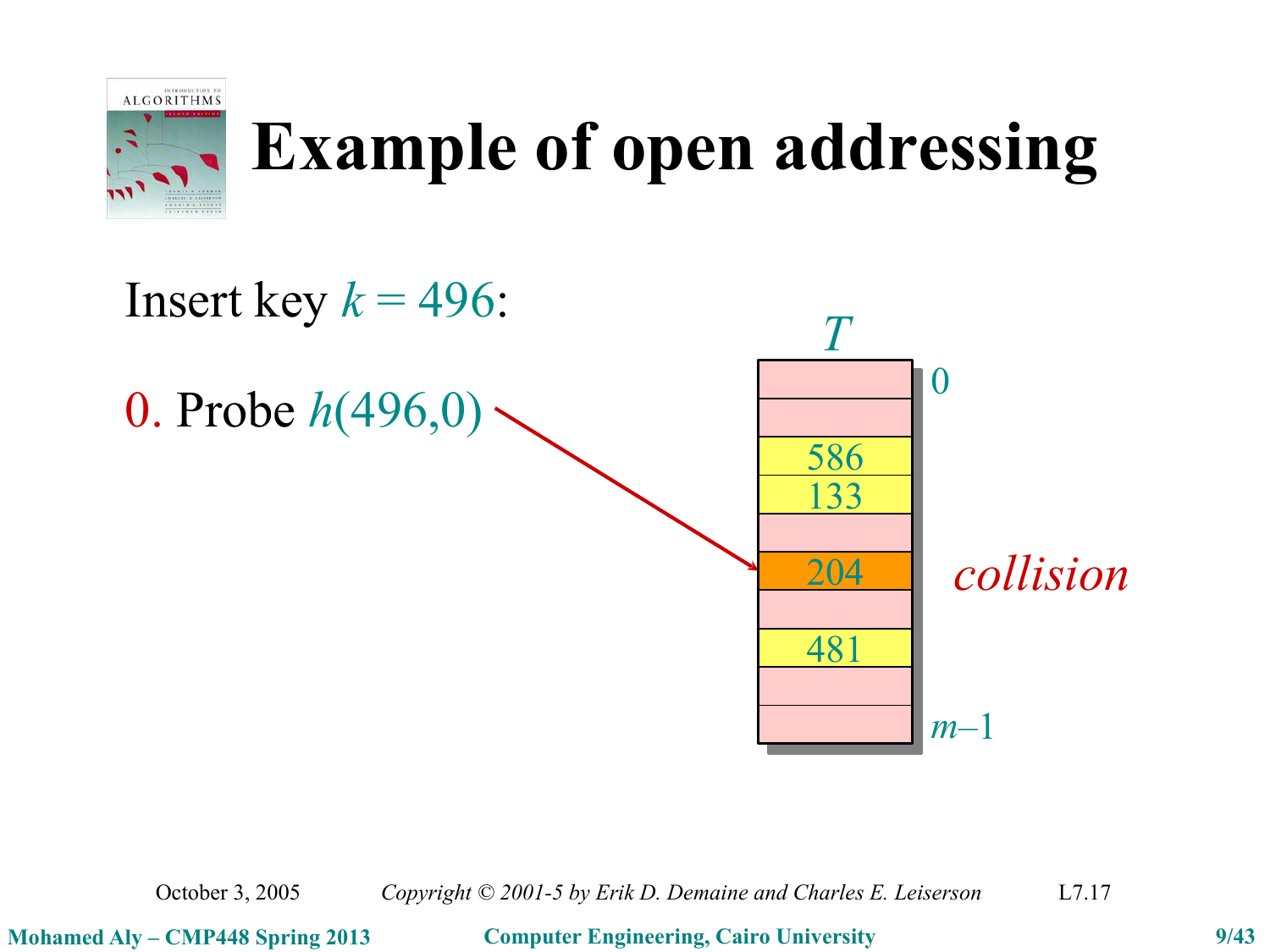



October 3, 2005 *Copyright © 2001-5 by Erik D. Demaine and Charles E. Leiserson* L7.18

**Mohamed Aly – CMP448 Spring 2013 Computer Engineering, Cairo University 10/43**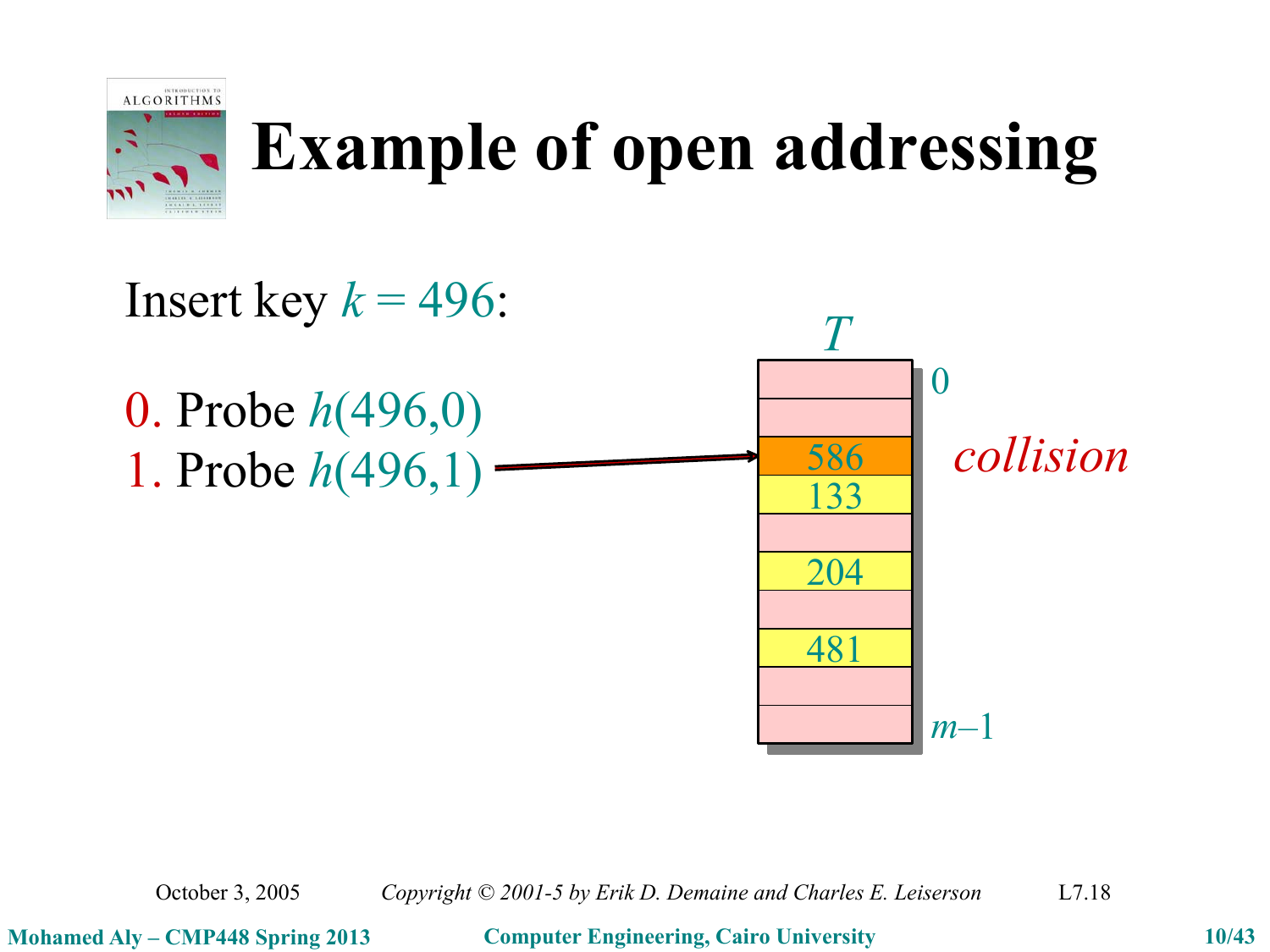



October 3, 2005 *Copyright © 2001-5 by Erik D. Demaine and Charles E. Leiserson* L7.19

**Mohamed Aly – CMP448 Spring 2013 Computer Engineering, Cairo University 11/43**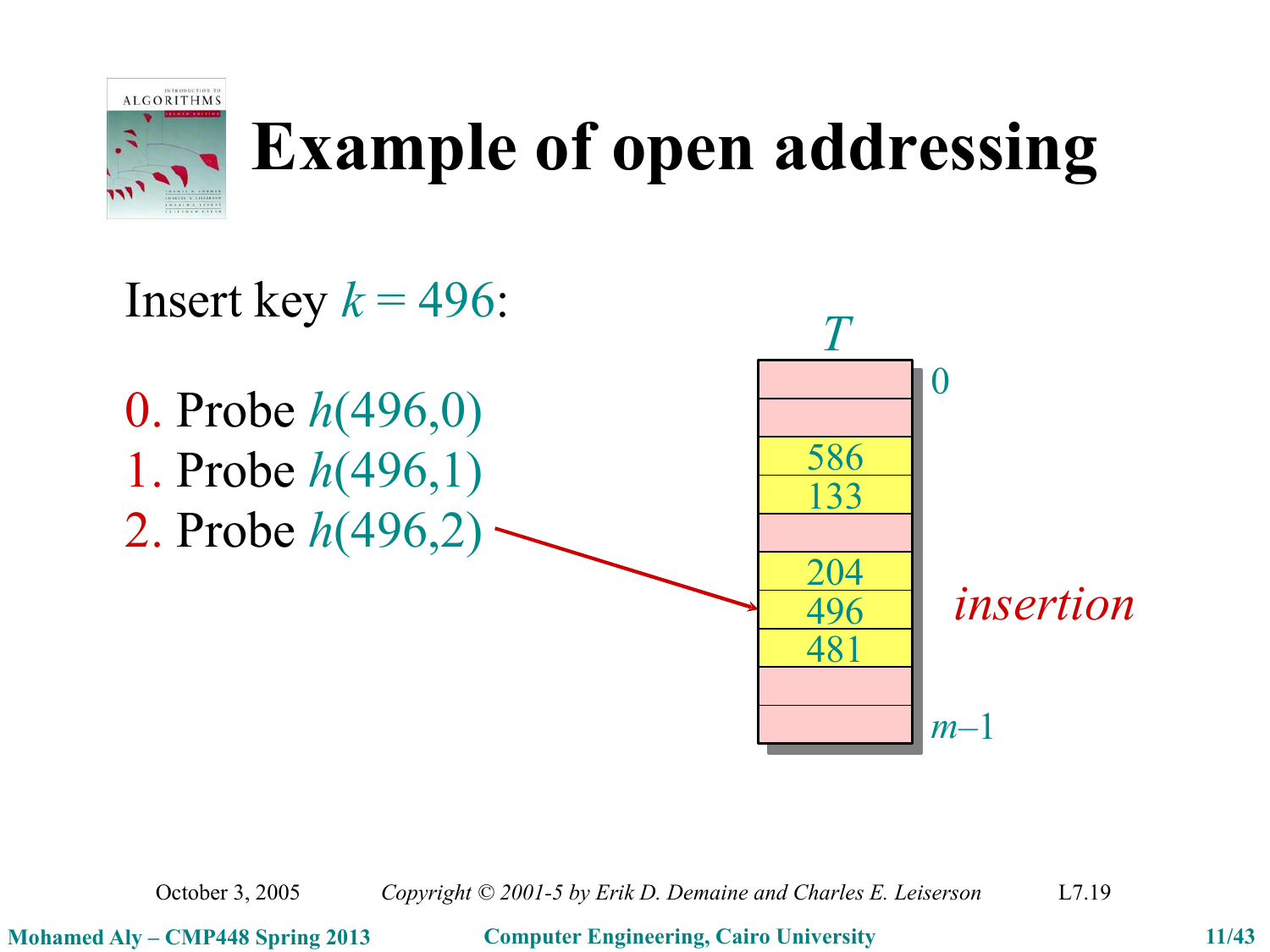

Search for key  $k = 496$ : 0. Probe *h*(496,0) 586 133 204 481 *T*  $\left($ *m*–1 1. Probe *h*(496,1) 496 2. Probe *h*(496,2) Search uses the same probe sequence, terminating successfully if it finds the key and unsuccessfully if it encounters an empty slot.

October 3, 2005 *Copyright © 2001-5 by Erik D. Demaine and Charles E. Leiserson* L7.20

**Mohamed Aly – CMP448 Spring 2013 Computer Engineering, Cairo University 12/43**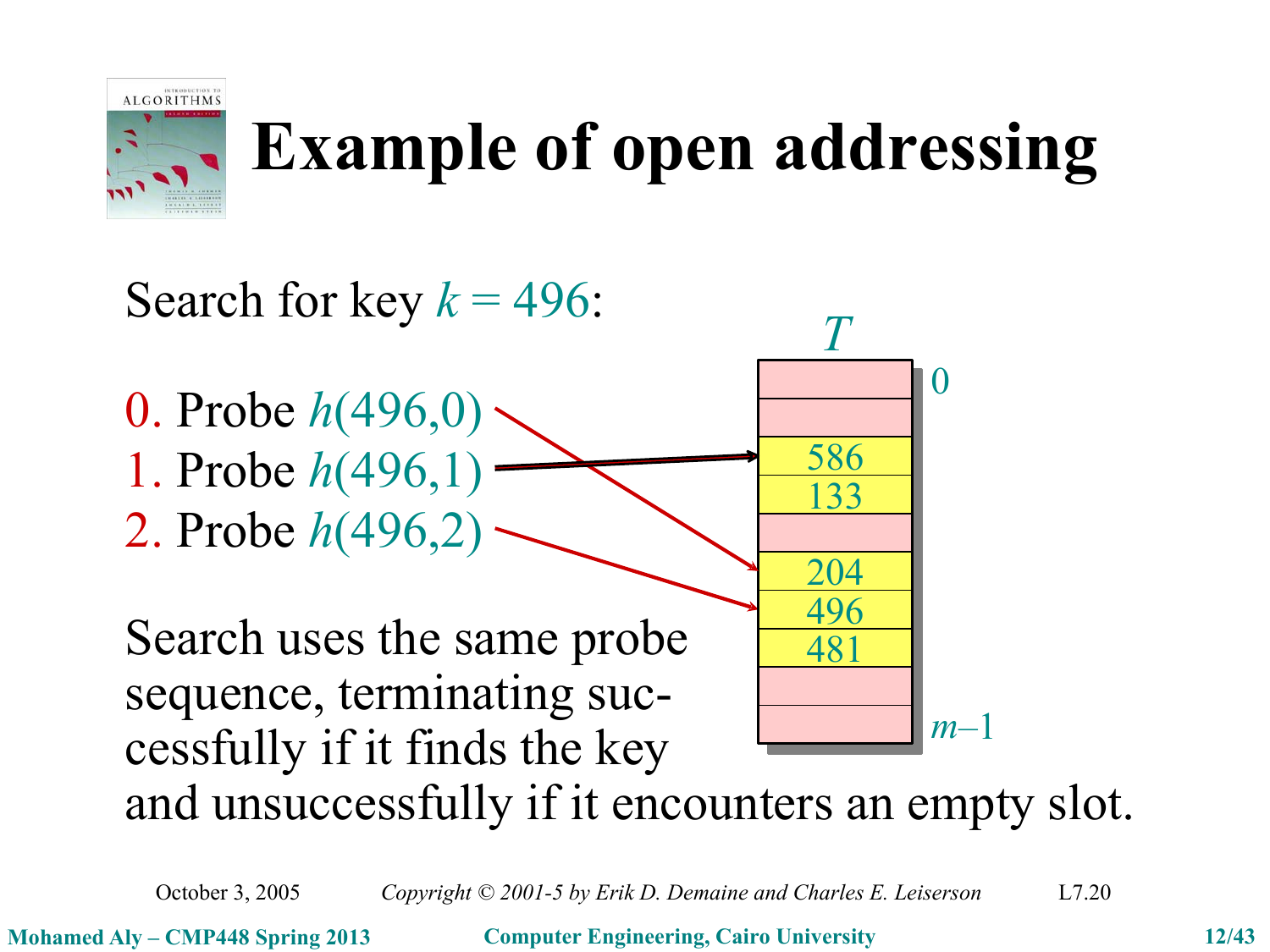

## **Probing strategies**

#### **Linear probing:**

Given an ordinary hash function *h*′(*k*), linear probing uses the hash function

 $h(k,i) = (h'(k) + i) \mod m$ .

This method, though simple, suffers from *primary clustering*, where long runs of occupied slots build up, increasing the average search time. Moreover, the long runs of occupied slots tend to get longer.

October 3, 2005 *Copyright © 2001-5 by Erik D. Demaine and Charles E. Leiserson* L7.21

**Mohamed Aly – CMP448 Spring 2013 Computer Engineering, Cairo University 13/43**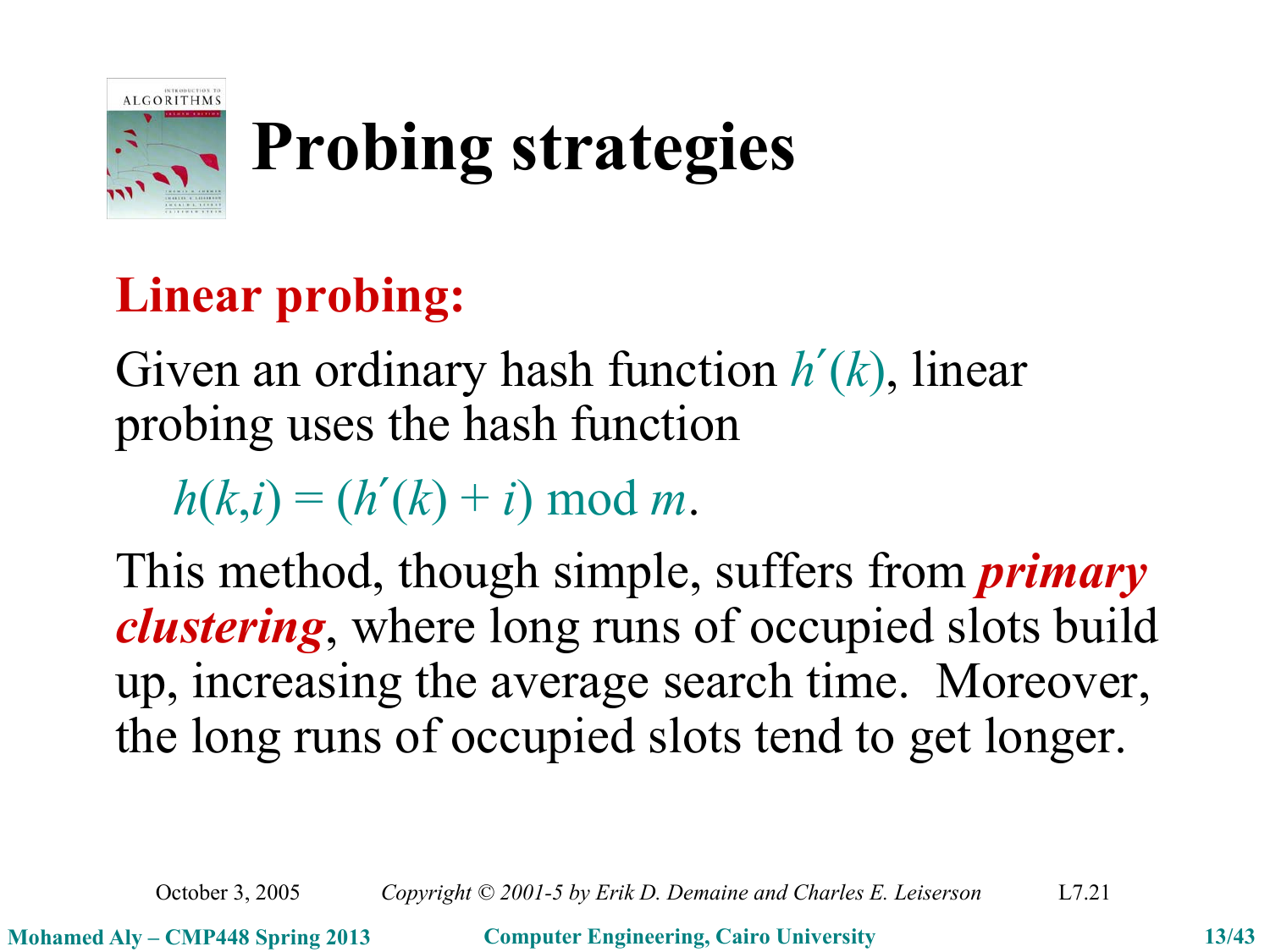

## **Probing strategies**

#### **Double hashing**

Given two ordinary hash functions  $h_1(k)$  and  $h_2(k)$ , double hashing uses the hash function

 $h(k,i) = (h_1(k) + i \; h_2(k)) \bmod m.$ 

This method generally produces excellent results, but *h<sup>2</sup>* (*k*) must be relatively prime to *m*. One way is to make *m* a power of 2 and design  $h_2(k)$  to produce only odd numbers.

October 3, 2005 *Copyright © 2001-5 by Erik D. Demaine and Charles E. Leiserson* L7.22

**Mohamed Aly – CMP448 Spring 2013 Computer Engineering, Cairo University 14/43**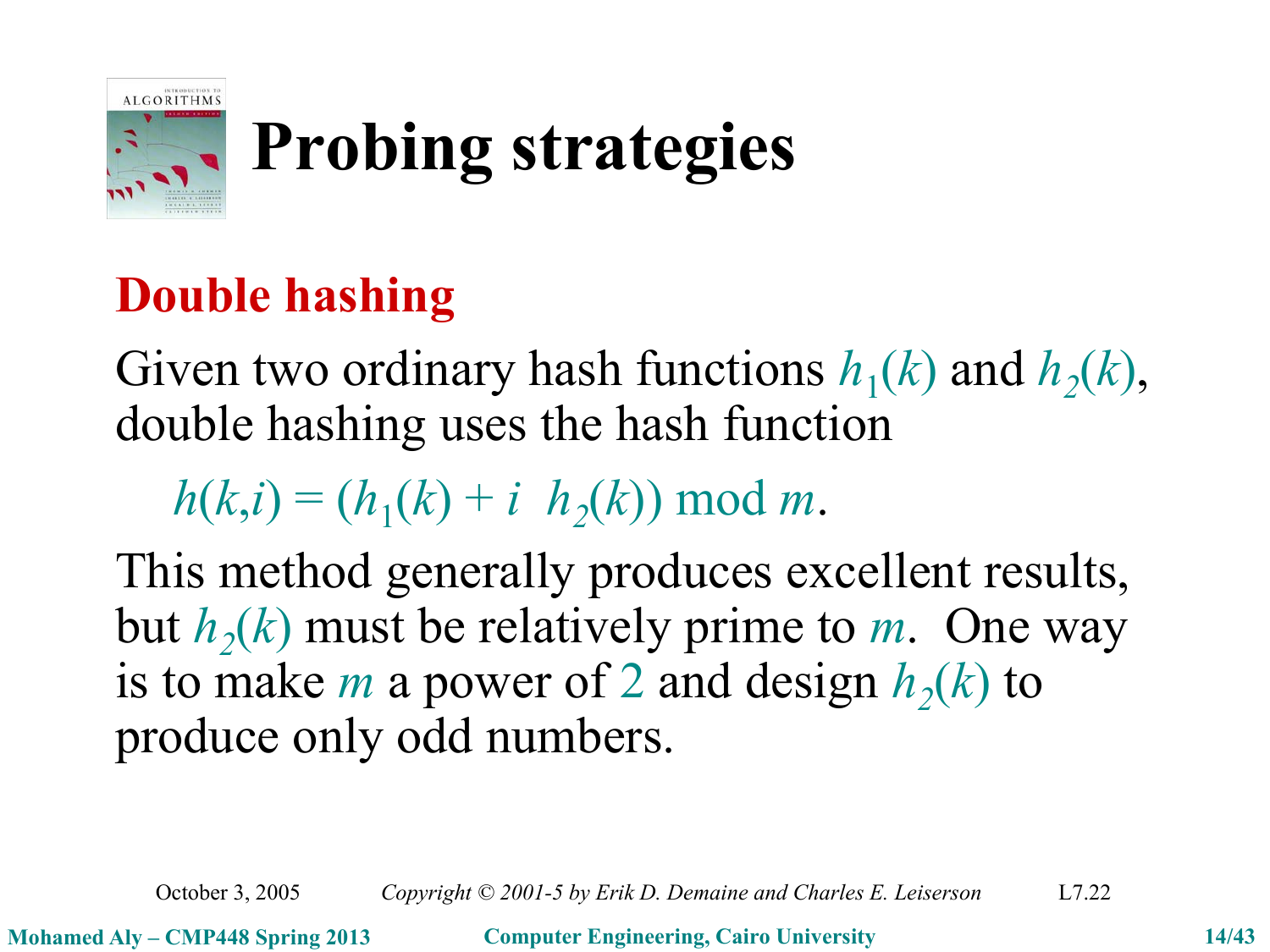

# **Analysis of open addressing**

We make the assumption of *uniform hashing:*

• Each key is equally likely to have any one of the *m*! permutations as its probe sequence.

**Theorem.** Given an open-addressed hash table with load factor  $\alpha = n/m < 1$ , the expected number of probes in an unsuccessful search is at most  $1/(1-\alpha)$ .

October 3, 2005 *Copyright © 2001-5 by Erik D. Demaine and Charles E. Leiserson* L7.23

**Mohamed Aly – CMP448 Spring 2013 Computer Engineering, Cairo University 15/43**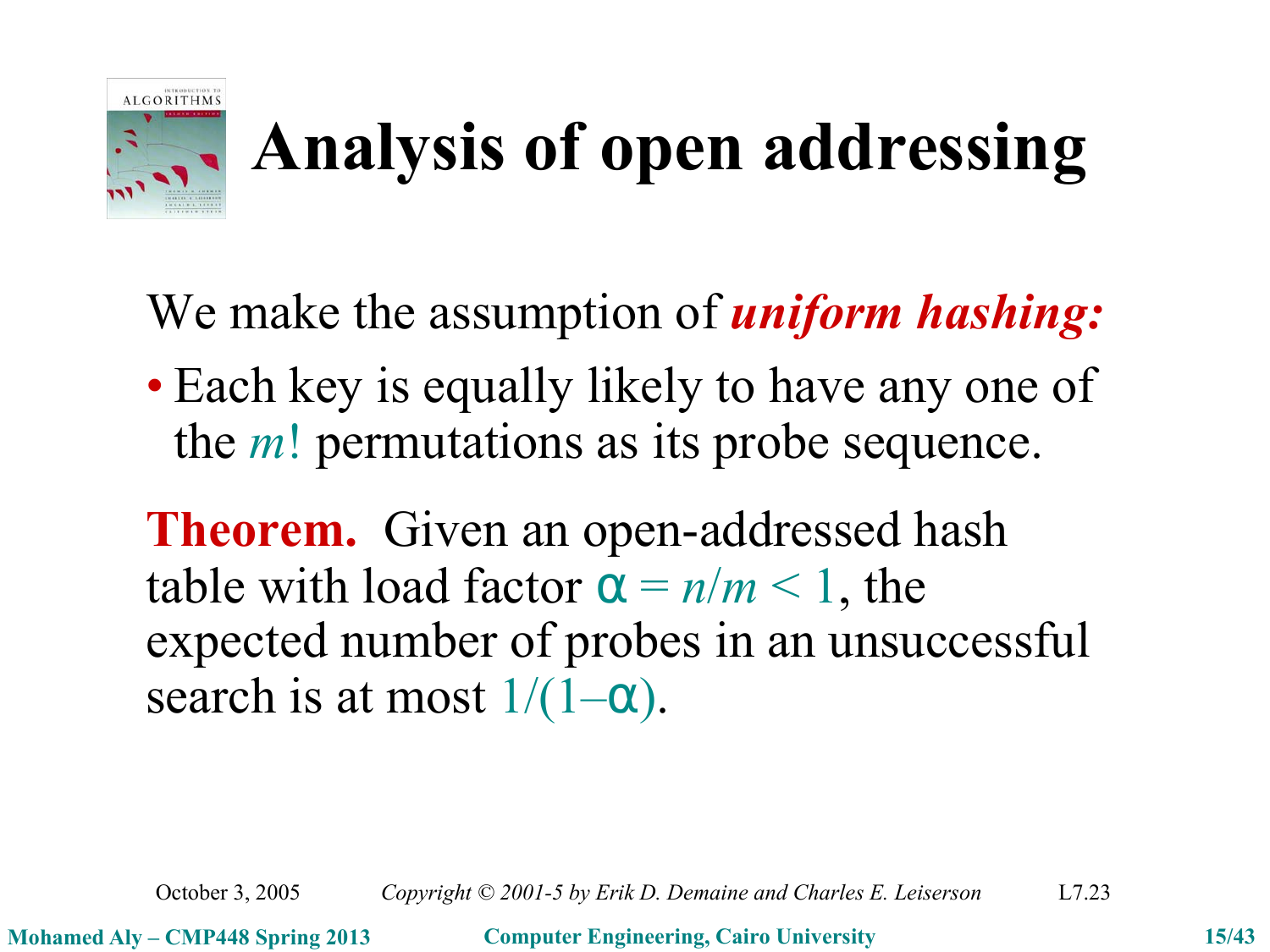

### **Proof of the theorem**

#### *Proof.*

- At least one probe is always necessary.
- With probability *n*/*m*, the first probe hits an occupied slot, and a second probe is necessary.
- With probability (*n*–1)/(*m*–1), the second probe hits an occupied slot, and a third probe is necessary.
- With probability (*n*–2)/(*m*–2), the third probe hits an occupied slot, etc.

Observe that 
$$
\frac{n-i}{m-i} < \frac{n}{m} = \alpha
$$
 for  $i = 1, 2, ..., n$ .

October 3, 2005 *Copyright © 2001-5 by Erik D. Demaine and Charles E. Leiserson* L7.24

**Mohamed Aly – CMP448 Spring 2013 Computer Engineering, Cairo University 16/43**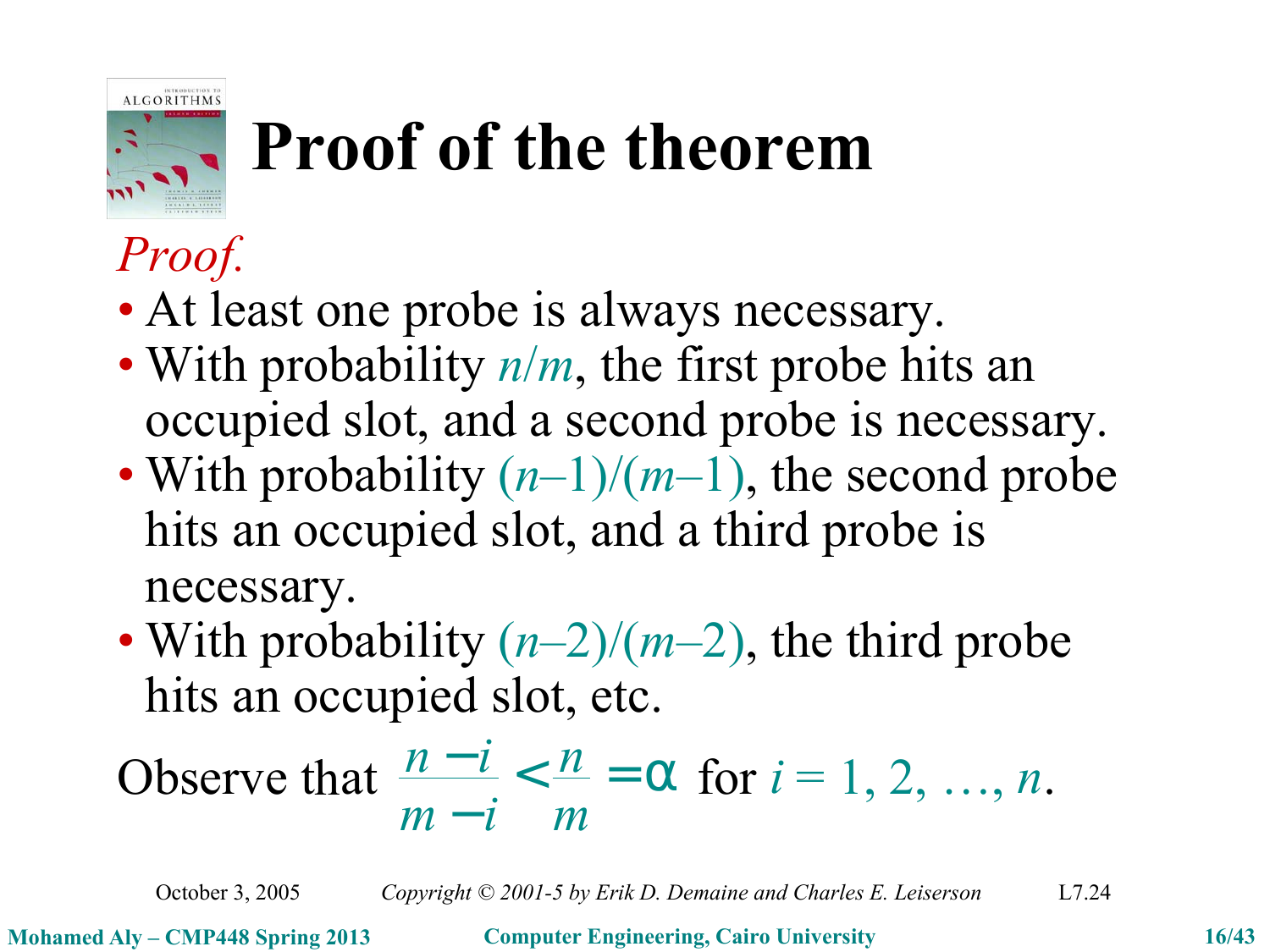

Therefore, the expected number of probes is

Ι  $\overline{\phantom{a}}$ È i<br>Lihat  $\overline{\mathcal{K}}$  $\sqrt{2}$ Ι  $\mathbf{\mathcal{L}}$  $\mathbf{I}$ i<br>Lihat<br>M  $\overline{\mathcal{K}}$  $\sqrt{}$  $\ddot{\phantom{0}}$  $\overline{\phantom{a}}$  $\mathbf{r}$   $\overline{\mathcal{K}}$  $\sqrt{}$ i<br>D  $\left\lfloor \frac{1}{2}\right\rfloor$ Ì i<br>L  $\overline{\mathcal{K}}$  $\sqrt{\phantom{a}}$  $- n +$ + −  $+\frac{n-1}{n}$ −  $+\frac{n}{1}+ \frac{n-1}{1}+ \frac{n-2}{2}...+ \frac{1}{1}...$ 1  $1 + \frac{1}{1}$ 2  $1 + \frac{n-2}{2}$ 1  $1 + \frac{n}{1} + \frac{n-1}{1}$  $m-2$   $\binom{n}{m-n}$ *n m n m n*  $\leq 1 + \alpha \left( 1 + \alpha \left( \cdots \left( 1 + \alpha \cdots \right) \cdots \right) \right)$  $\leq 1 + \alpha + \alpha^2 + \alpha^3 +$  $\alpha + \alpha^2 + \alpha^3 + \cdots$ 

$$
=\sum_{i=0}^{\infty} \alpha^i
$$

$$
=\frac{1}{1-\alpha}.
$$

*The textbook has a more rigorous proof and an analysis of successful searches.*

October 3, 2005 *Copyright © 2001-5 by Erik D. Demaine and Charles E. Leiserson* L7.25

**Mohamed Aly – CMP448 Spring 2013 Computer Engineering, Cairo University 17/43**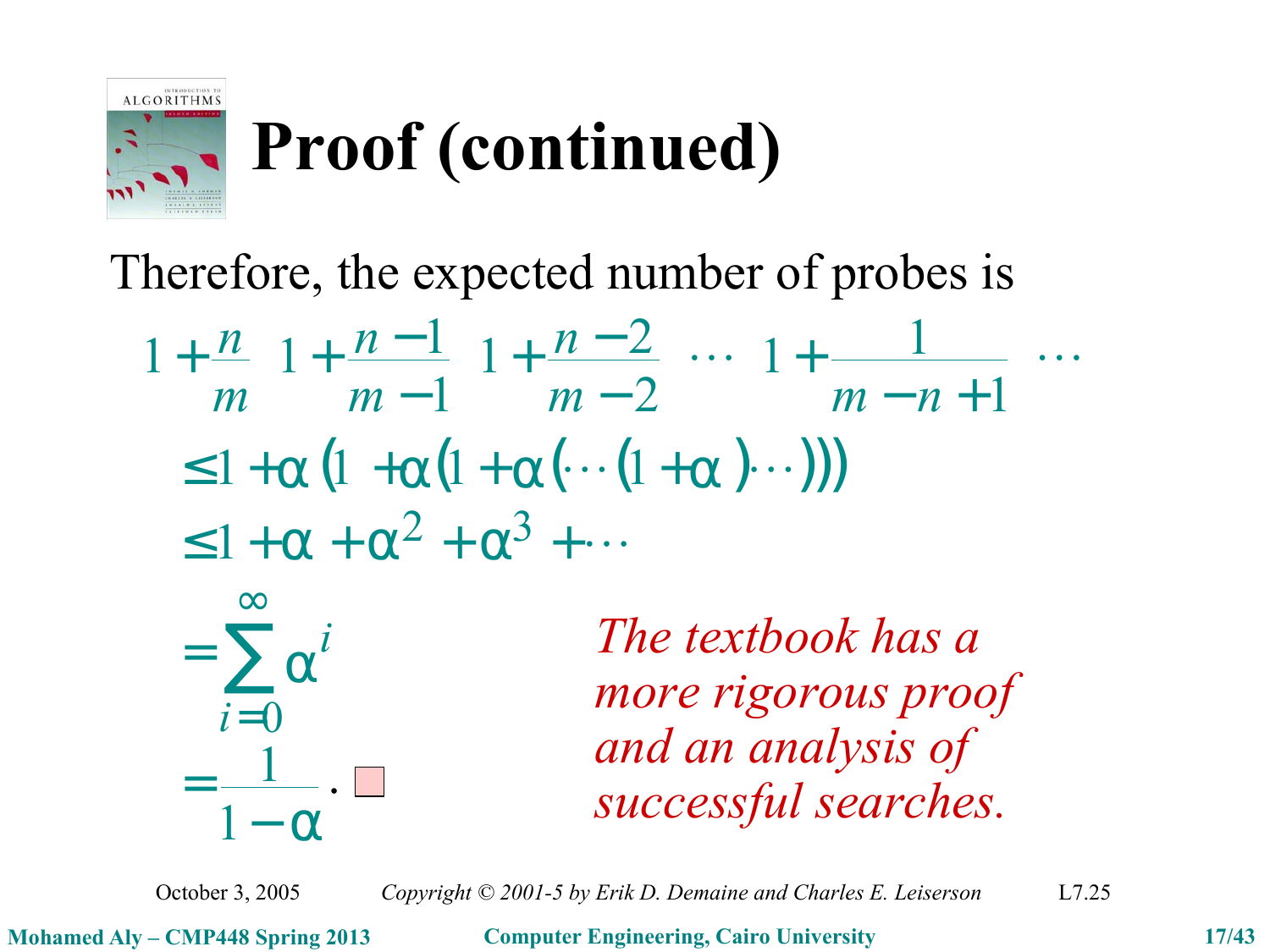

### **Implications of the theorem**

- If  $\alpha$  is constant, then accessing an openaddressed hash table takes constant time.
- If the table is half full, then the expected number of probes is  $1/(1-0.5) = 2$ .
- If the table is 90% full, then the expected number of probes is  $1/(1-0.9) = 10$ .

**Mohamed Aly – CMP448 Spring 2013 Computer Engineering, Cairo University 18/43**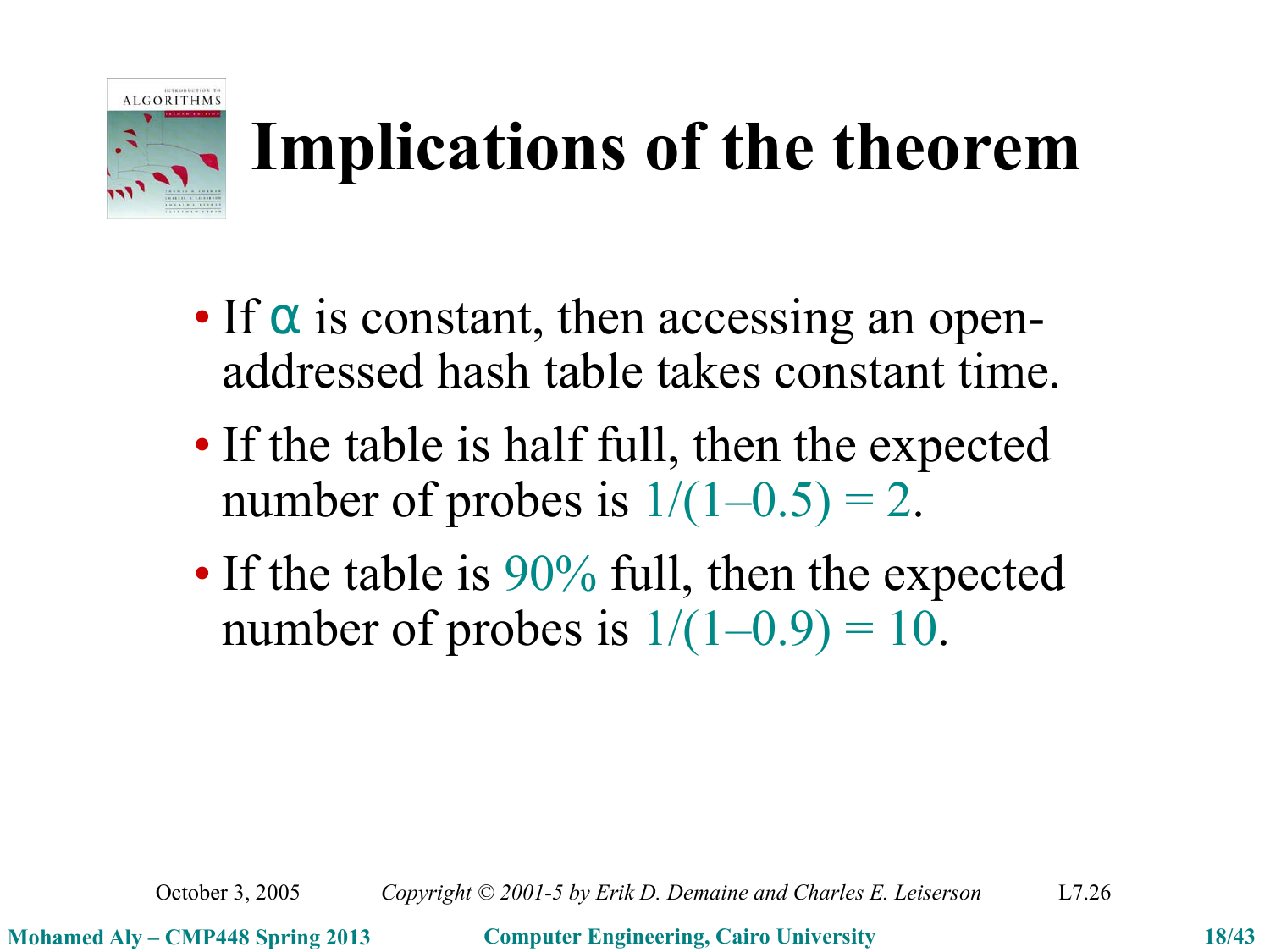#### **So far**

- Direct Access Tables
	- If number of keys is not too large
- Hash Tables, resolving collisions with:
	- Chaining
	- Open Addressing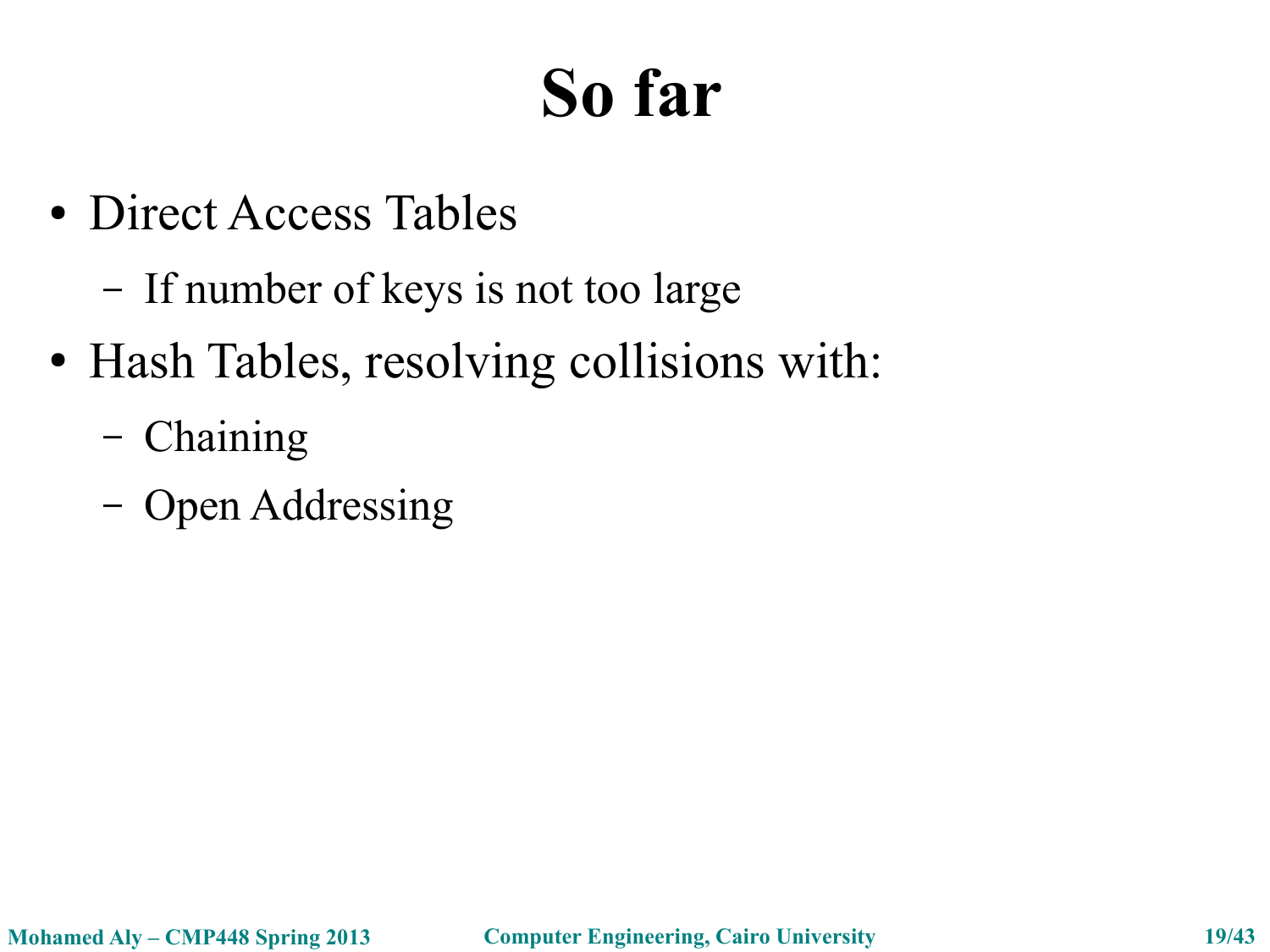

# **A weakness of hashing**

**Problem:** For any hash function *h*, a set of keys exists that can cause the average access time of a hash table to skyrocket.

• An adversary can pick all keys from  ${k \in U : h(k) = i}$  for some slot *i*.

**IDEA:** Choose the hash function at random, independently of the keys.

• Even if an adversary can see your code, he or she cannot find a bad set of keys, since he or she doesn't know exactly which hash function will be chosen.

October 5, 2005 *Copyright © 2001-5 by Erik D. Demaine and Charles E. Leiserson* L7.2

**Mohamed Aly – CMP448 Spring 2013 Computer Engineering, Cairo University 20/43**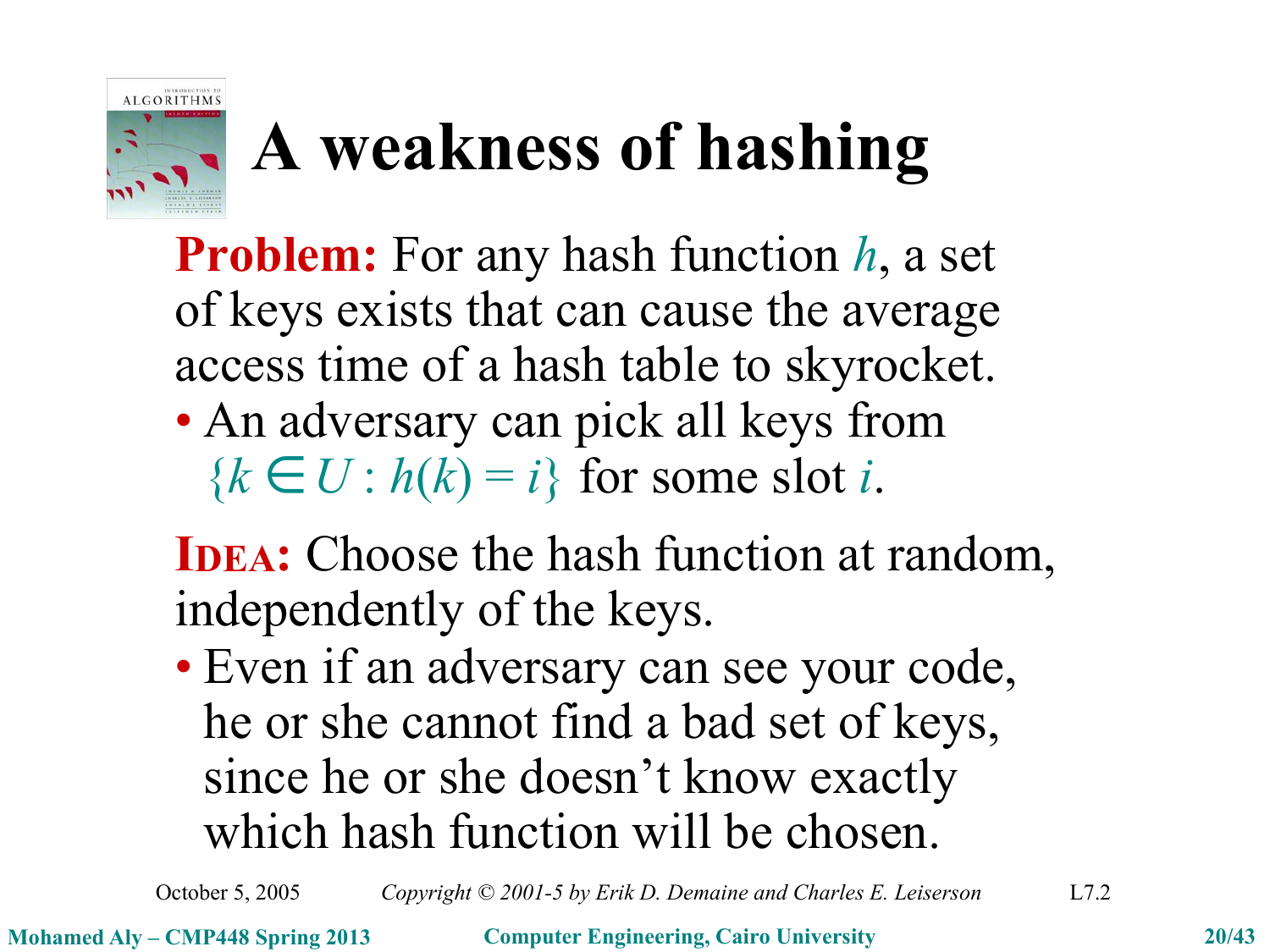

# **Universal hashing**

**Definition.** Let *U* be a universe of keys, and let A be a finite collection of hash functions, each mapping  $U$  to  $\{0, 1, ..., m-1\}$ . We say  $C$ *is universal* if for all  $x, y \in U$ , where  $x \neq y$ , we have  $|\{h \in \mathcal{H} : h(x) = h(y)\}| = |\mathcal{H}|/m$ .

That is, the chance of a collision  ${h : h(x) = h(y)}$ between *x* and *y* is  $1/m$  if we choose h randomly from  $H$ .



October 5, 2005 *Copyright © 2001-5 by Erik D. Demaine and Charles E. Leiserson* L7.3

**Mohamed Aly – CMP448 Spring 2013 Computer Engineering, Cairo University 21/43**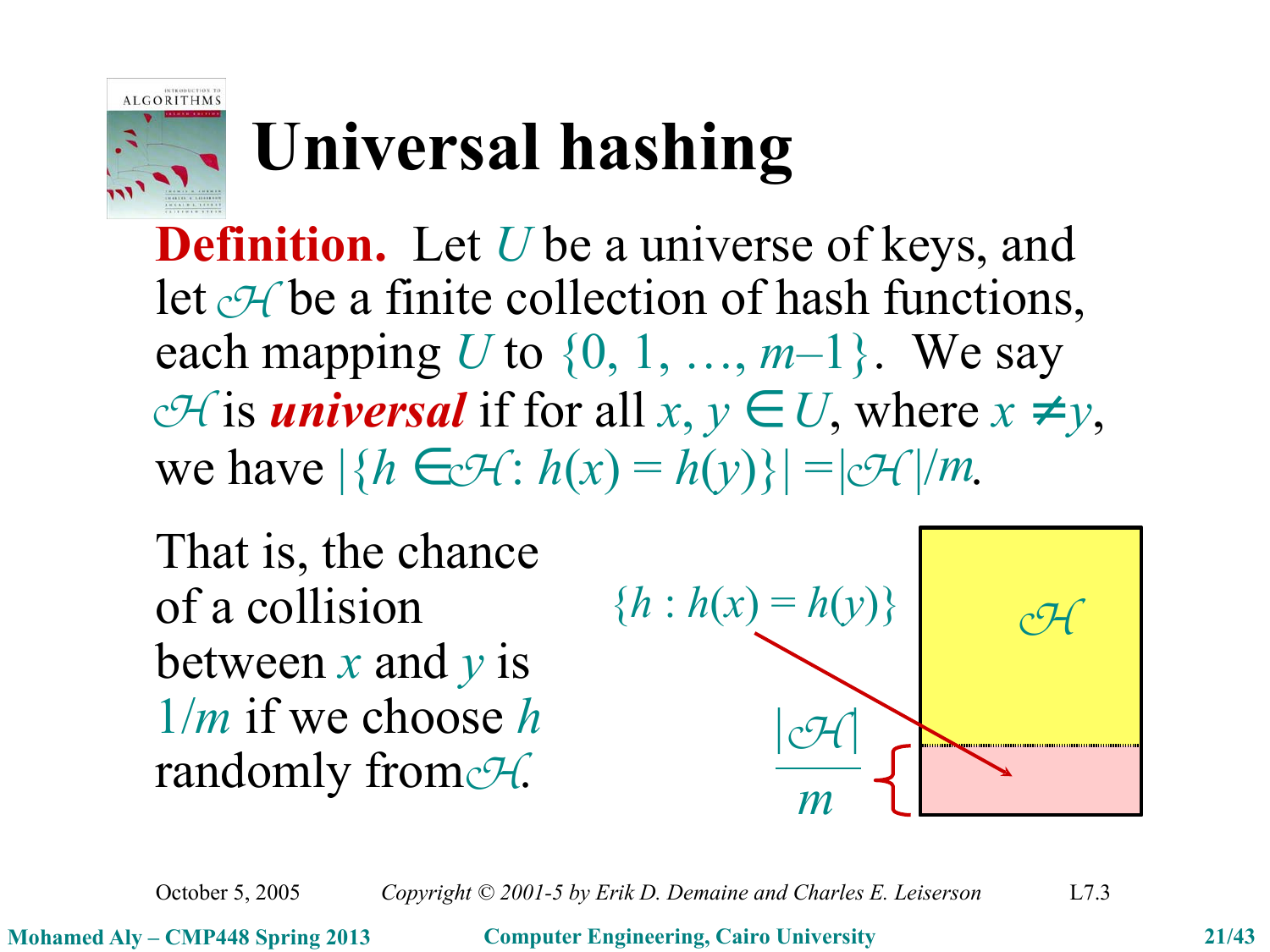

# **Universality is good**

**Theorem.** Let *h* be a hash function chosen (uniformly) at random from a universal set  $A$ of hash functions. Suppose *h* is used to hash *n* arbitrary keys into the *m* slots of a table *T*. Then, for a given key *x*, we have

*E*[#collisions with  $x$ ]  $\leq n/m$ .

October 5, 2005 *Copyright © 2001-5 by Erik D. Demaine and Charles E. Leiserson* L7.4

**Mohamed Aly – CMP448 Spring 2013 Computer Engineering, Cairo University 22/43**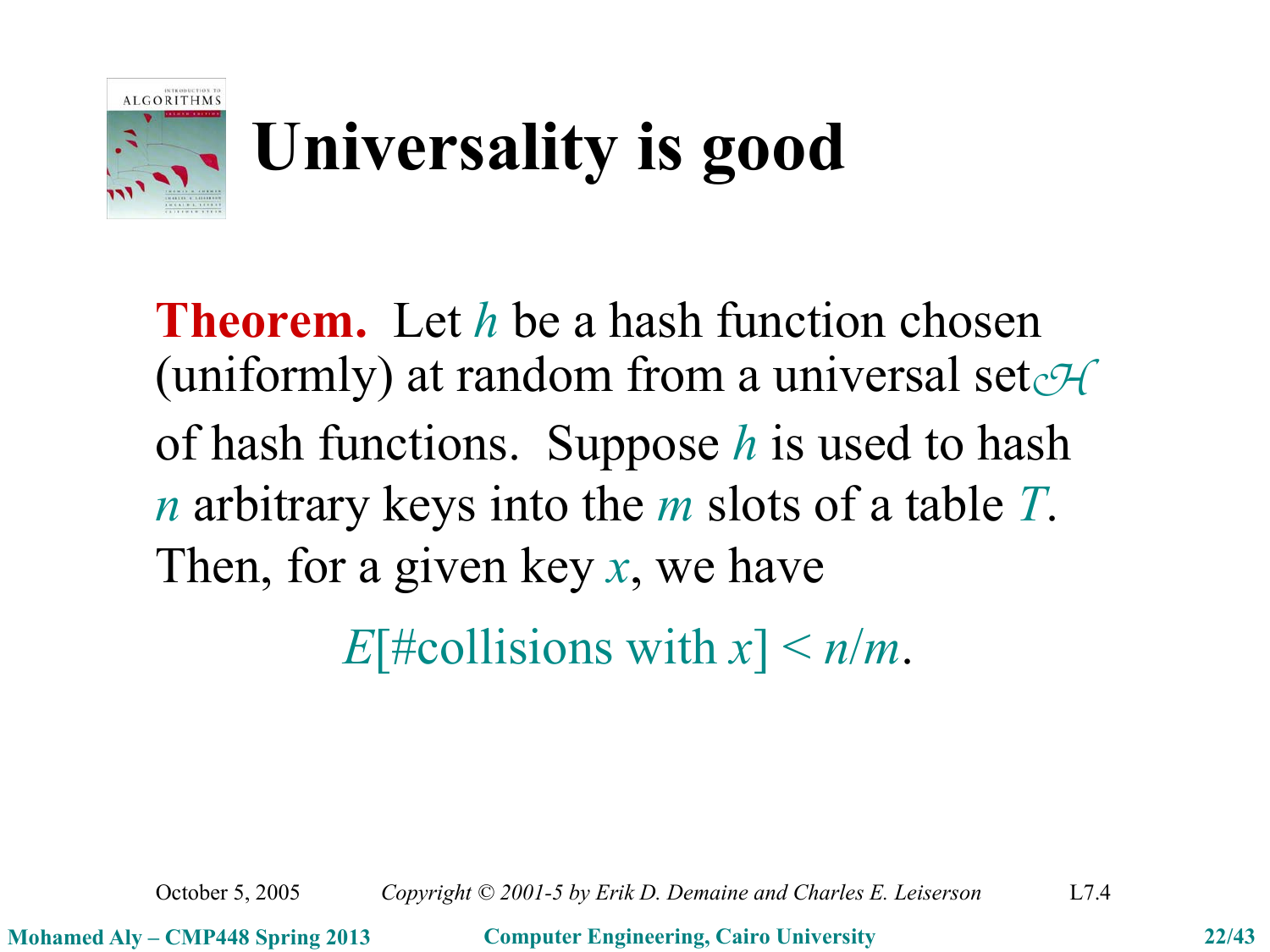

### **Proof of theorem**

*Proof.* Let  $C<sub>x</sub>$  be the random variable denoting the total number of collisions of keys in *T* with *x*, and let 1 if  $h(x) = h(y)$ ,

 $c_{xy}$  = 0 otherwise.

October 5, 2005 *Copyright © 2001-5 by Erik D. Demaine and Charles E. Leiserson* L7.5

**Mohamed Aly – CMP448 Spring 2013 Computer Engineering, Cairo University 23/43**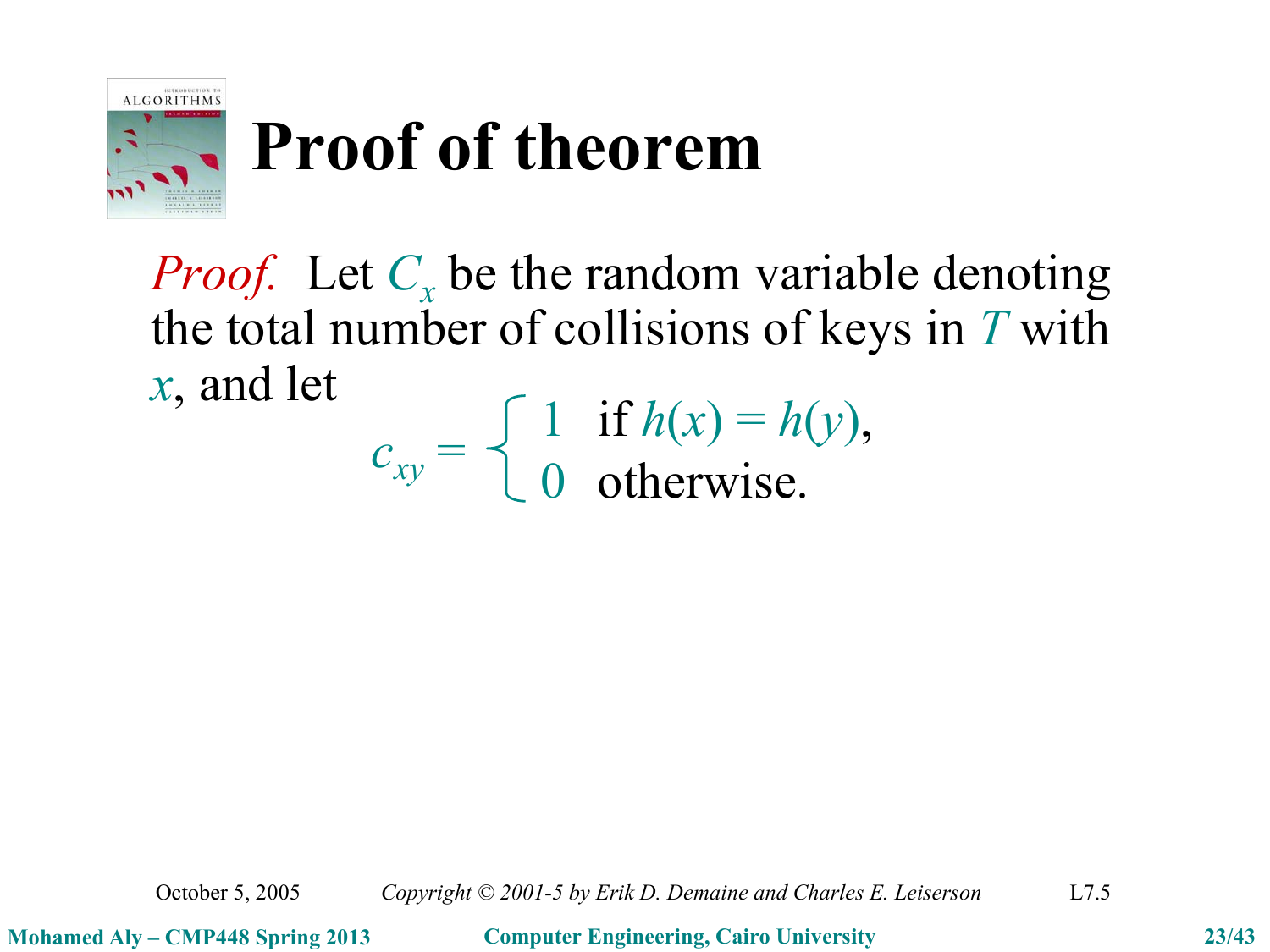

### **Proof of theorem**

*Proof.* Let  $C<sub>x</sub>$  be the random variable denoting the total number of collisions of keys in *T* with *x*, and let

1 if  $h(x) = h(y)$ ,  $c_{xy}$  = 0 otherwise.

Note: 
$$
E[c_{xy}] = 1/m
$$
 and  $C_x = \sum_{y \in T - \{x\}} c_{xy}$ .  
Why? Universal Set

October 5, 2005 *Copyright © 2001-5 by Erik D. Demaine and Charles E. Leiserson* L7.5

**Mohamed Aly – CMP448 Spring 2013 Computer Engineering, Cairo University 24/43**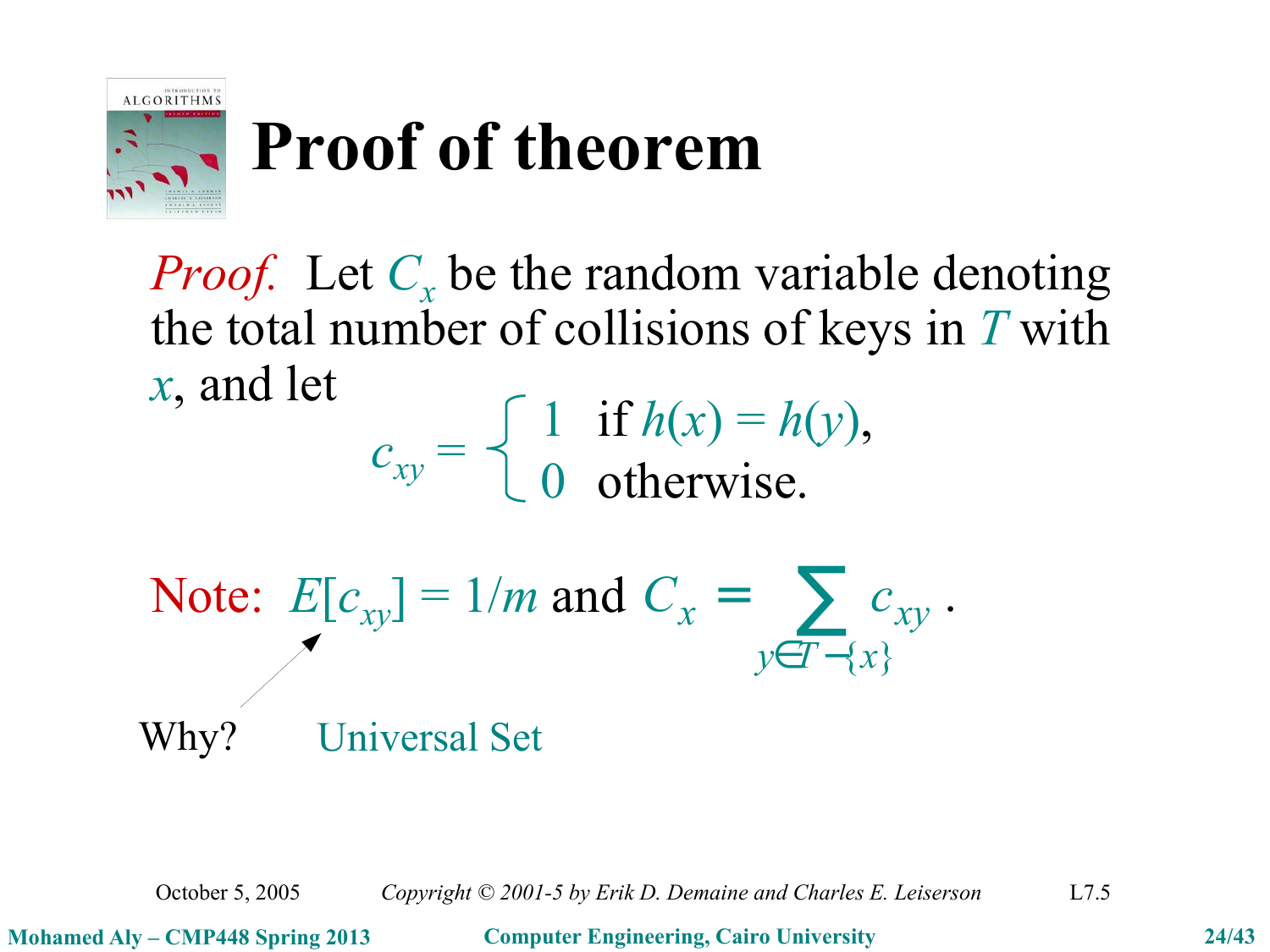

  $E[C_x] = E$   $\sum$  $\overline{\phantom{a}}$   $\overline{\phantom{a}}$ *cxy y*∈*T* −{*x*}

• Take expectation of both sides.

October 5, 2005 *Copyright © 2001-5 by Erik D. Demaine and Charles E. Leiserson* L7.6

**Mohamed Aly – CMP448 Spring 2013 Computer Engineering, Cairo University 25/43**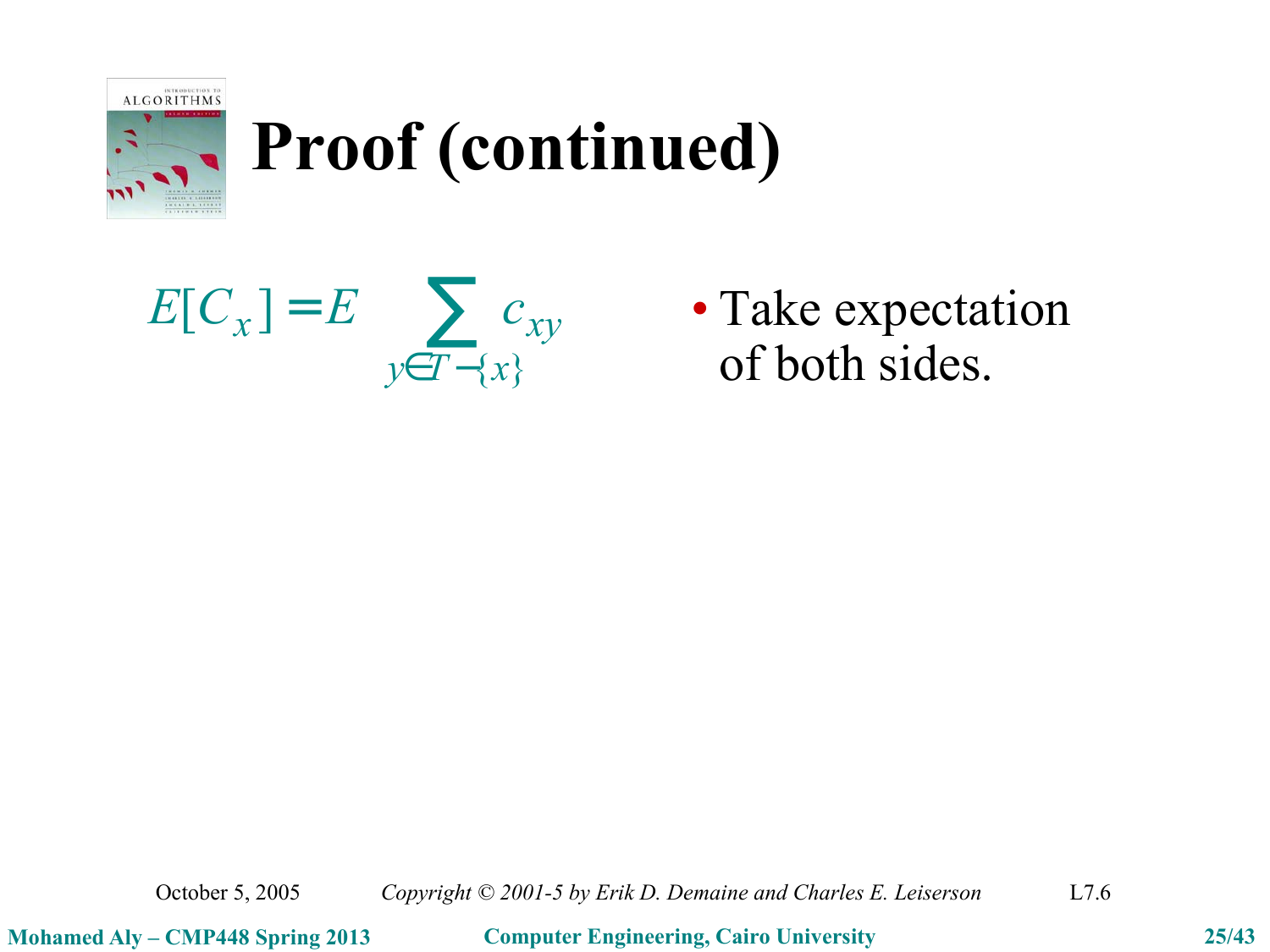

  $E[C_x] = E \Big| \sum c_{xy} \Big|$  • Take expectation  $\overline{\mathsf{L}}$   $\rfloor$ *cxy y*∈*T* −{*x*}  $= \sum E[c_{xy}]$  • Linearity of

- of both sides.
- $y \in T \{x\}$  expectation.

October 5, 2005 *Copyright © 2001-5 by Erik D. Demaine and Charles E. Leiserson* L7.7

**Mohamed Aly – CMP448 Spring 2013 Computer Engineering, Cairo University 26/43**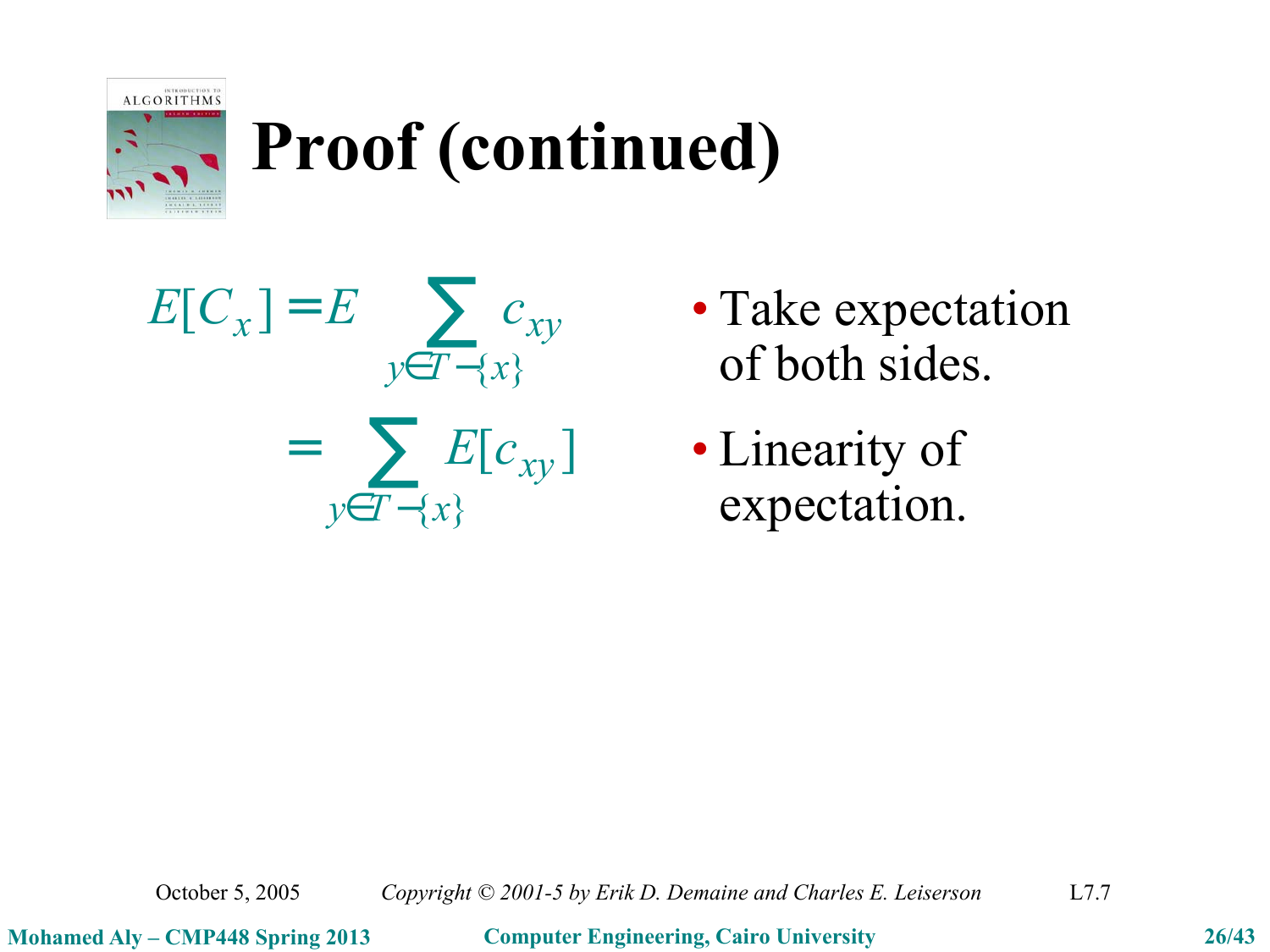

  $E[C_x] = E$   $\sum$  $\overline{\mathsf{L}}$   $\rfloor$ *cxy y*∈*T* −{*x*}  $= \sum_{y \in T - \{x\}} E[c_{xy}]$  $=$   $\sum 1/m$ *y*∈*T* −{*x*}

- Take expectation of both sides.
- Linearity of  $expectation.$
- $\bullet E[c_{xy}] = 1/m.$

October 5, 2005 *Copyright © 2001-5 by Erik D. Demaine and Charles E. Leiserson* L7.8

**Mohamed Aly – CMP448 Spring 2013 Computer Engineering, Cairo University 27/43**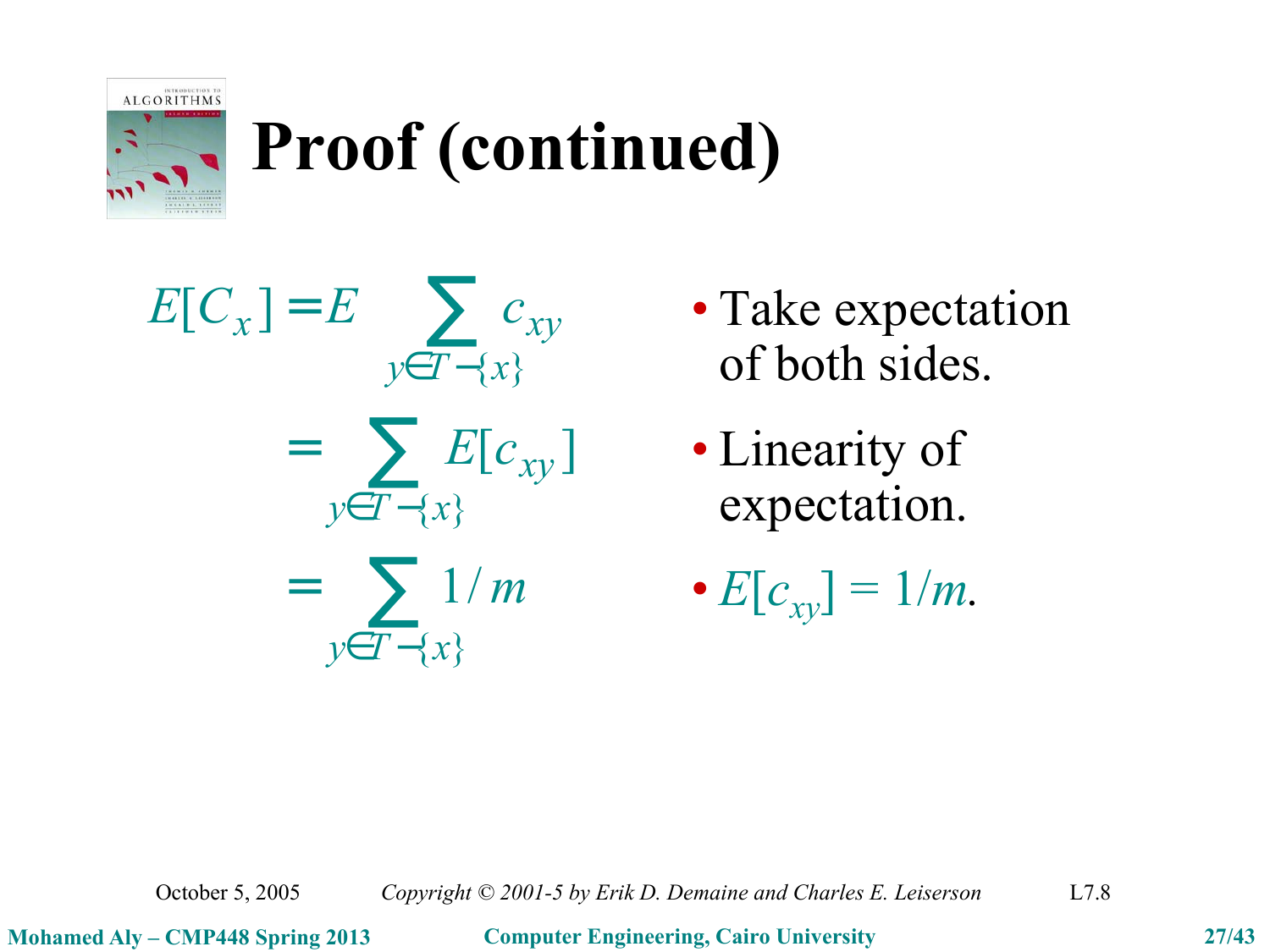

$$
E[C_x] = E\left[\sum_{y \in T - \{x\}} c_{xy}\right]
$$
 **Take**  
\n
$$
= \sum_{y \in T - \{x\}} E[c_{xy}]
$$
 **Line:**  
\n
$$
= \sum_{y \in T - \{x\}} 1/m
$$
 **•** 
$$
E[c_{xy}]
$$
  
\n
$$
= \frac{n-1}{m}.
$$
 **Alge**

- Take expectation of both sides.
- Linearity of  $e$ *x* pectation.

$$
\bullet E[c_{xy}] = 1/m.
$$

. • Algebra.

October 5, 2005 *Copyright © 2001-5 by Erik D. Demaine and Charles E. Leiserson* L7.9

**Mohamed Aly – CMP448 Spring 2013 Computer Engineering, Cairo University 28/43**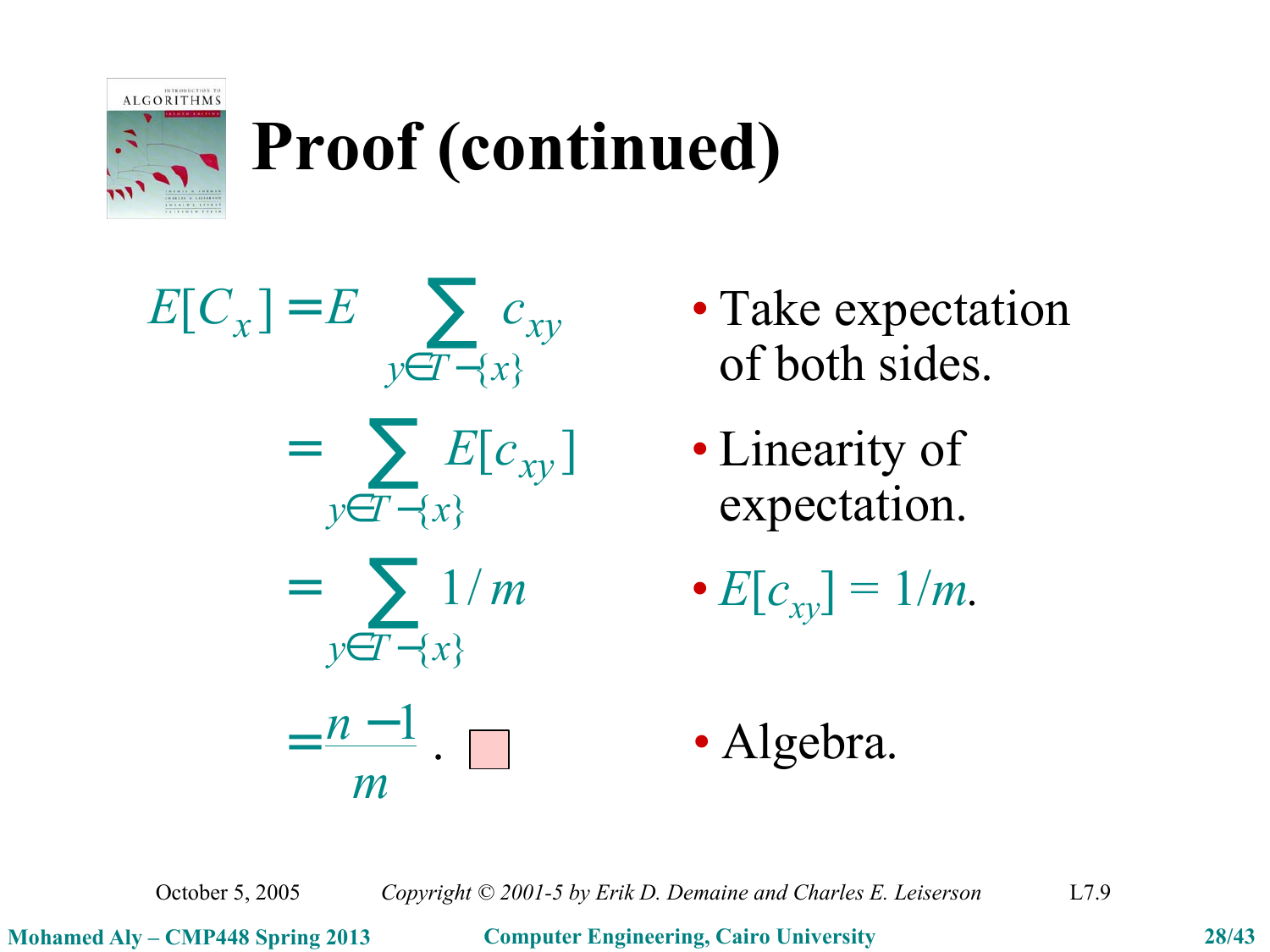

#### **Constructing a set of universal hash functions**

Let *m* be prime. Decompose key *k* into  $r + 1$ digits, each with value in the set  $\{0, 1, ..., m-1\}$ . That is, let  $k = \langle k_0, k_1, ..., k_r \rangle$ , where  $0 \le k_i \le m$ .

#### **Randomized strategy:**

Pick  $a = \langle a_0, a_1, ..., a_r \rangle$  where each  $a_i$  is chosen randomly from {0, 1, …, *m*–1}.

Define 
$$
h_a(k) = \sum_{i=0}^r a_i k_i \mod m
$$
. **Dot product,**  
**modulo m**

October 5, 2005 *Copyright © 2001-5 by Erik D. Demaine and Charles E. Leiserson* L7.10

**Mohamed Aly – CMP448 Spring 2013 Computer Engineering, Cairo University 29/43**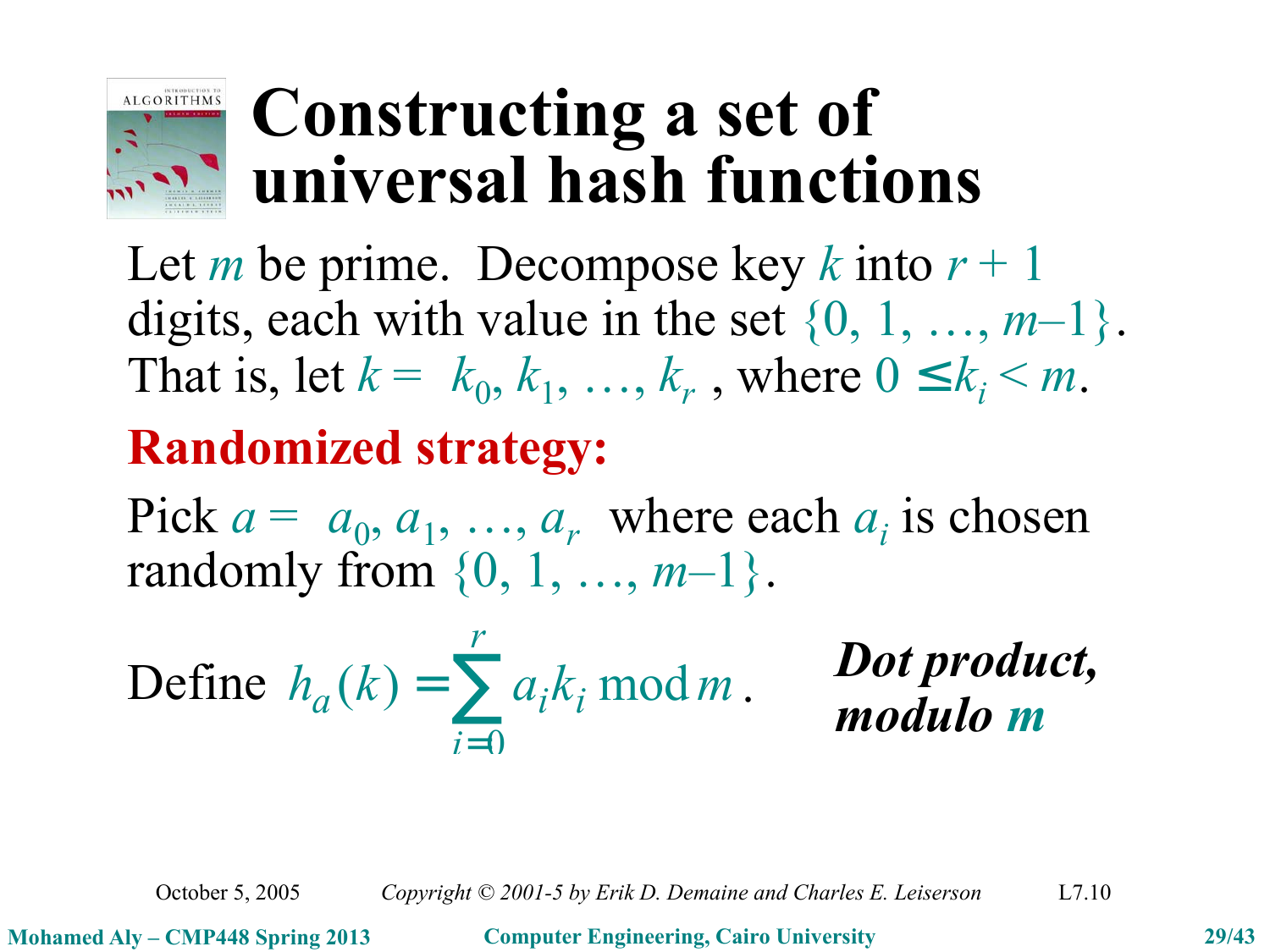

#### **Constructing a set of universal hash functions**

Let *m* be prime. Decompose key *k* into  $r + 1$ digits, each with value in the set  $\{0, 1, ..., m-1\}$ . That is, let  $k = \langle k_0, k_1, ..., k_r \rangle$ , where  $0 \le k_i \le m$ .

#### **Randomized strategy:**

Pick  $a = \langle a_0, a_1, ..., a_r \rangle$  where each  $a_i$  is chosen randomly from {0, 1, …, *m*–1}.

Define 
$$
h_a(k) = \sum_{i=0}^r a_i k_i \mod m
$$
. **Dot product,**  
How big is  $cA = \{h_a\}$ ?

*Dot product, modulo m* 

October 5, 2005 *Copyright © 2001-5 by Erik D. Demaine and Charles E. Leiserson* L7.10

**Mohamed Aly – CMP448 Spring 2013 Computer Engineering, Cairo University 30/43**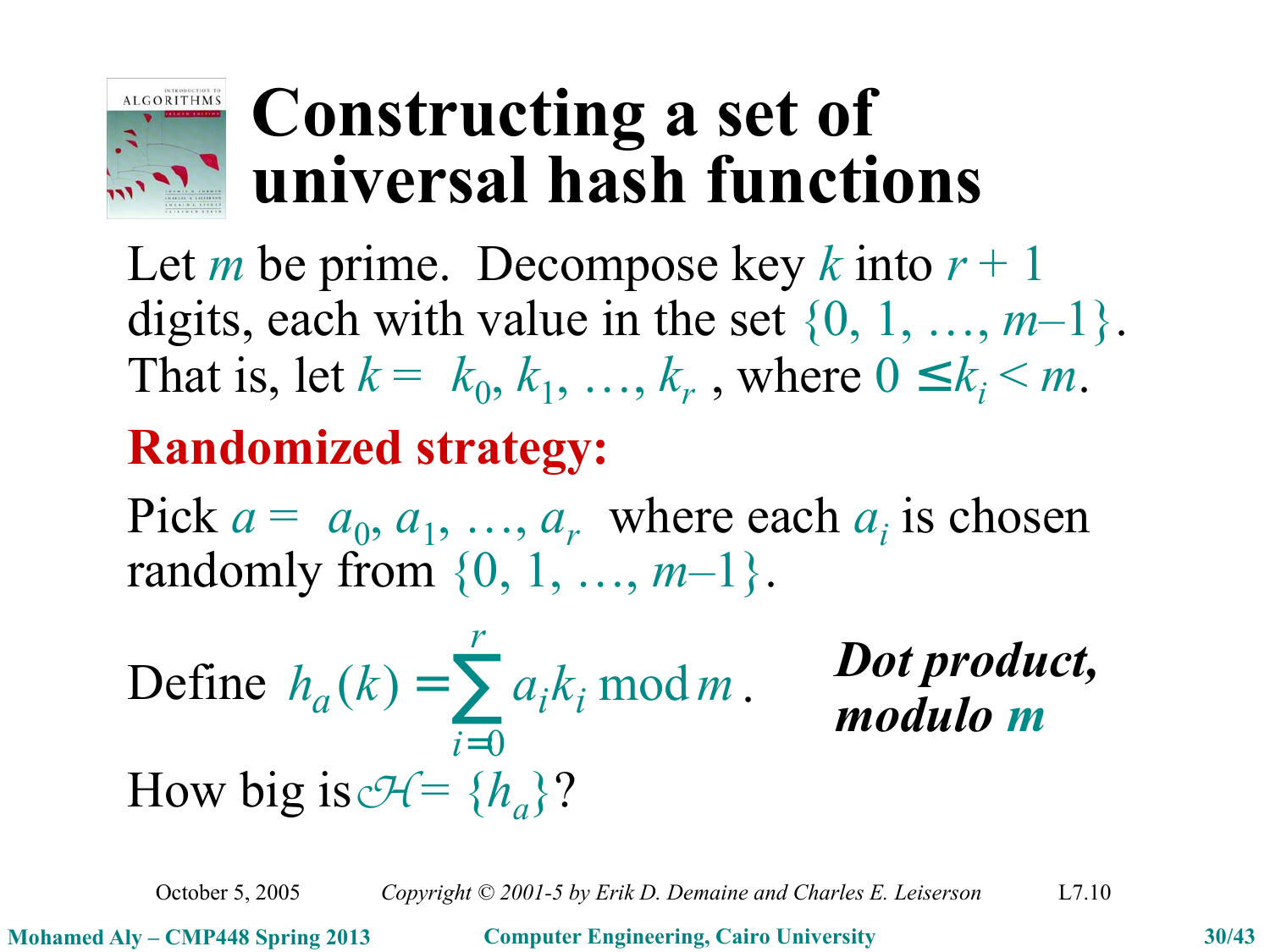

#### **Constructing a set of universal hash functions**

Let *m* be prime. Decompose key *k* into  $r + 1$ digits, each with value in the set  $\{0, 1, ..., m-1\}$ . That is, let  $k = \langle k_0, k_1, ..., k_r \rangle$ , where  $0 \le k_i \le m$ .

#### **Randomized strategy:**

Pick  $a = \langle a_0, a_1, ..., a_r \rangle$  where each  $a_i$  is chosen randomly from {0, 1, …, *m*–1}.

*r* Define  $h_a(k) = \sum a_i k_i \mod m$ . *Dot product,*  $\sum_{i=0} a_i \kappa_i$  in our *modulo m* How big is  $H \in \{h_a\}$ ?  $|\mathcal{A}| = m^{r+1}$ . REMEMBER **THIS!**  $C\!{\cal H}$ 

October 5, 2005 *Copyright © 2001-5 by Erik D. Demaine and Charles E. Leiserson* L7.10

**Mohamed Aly – CMP448 Spring 2013 Computer Engineering, Cairo University 31/43**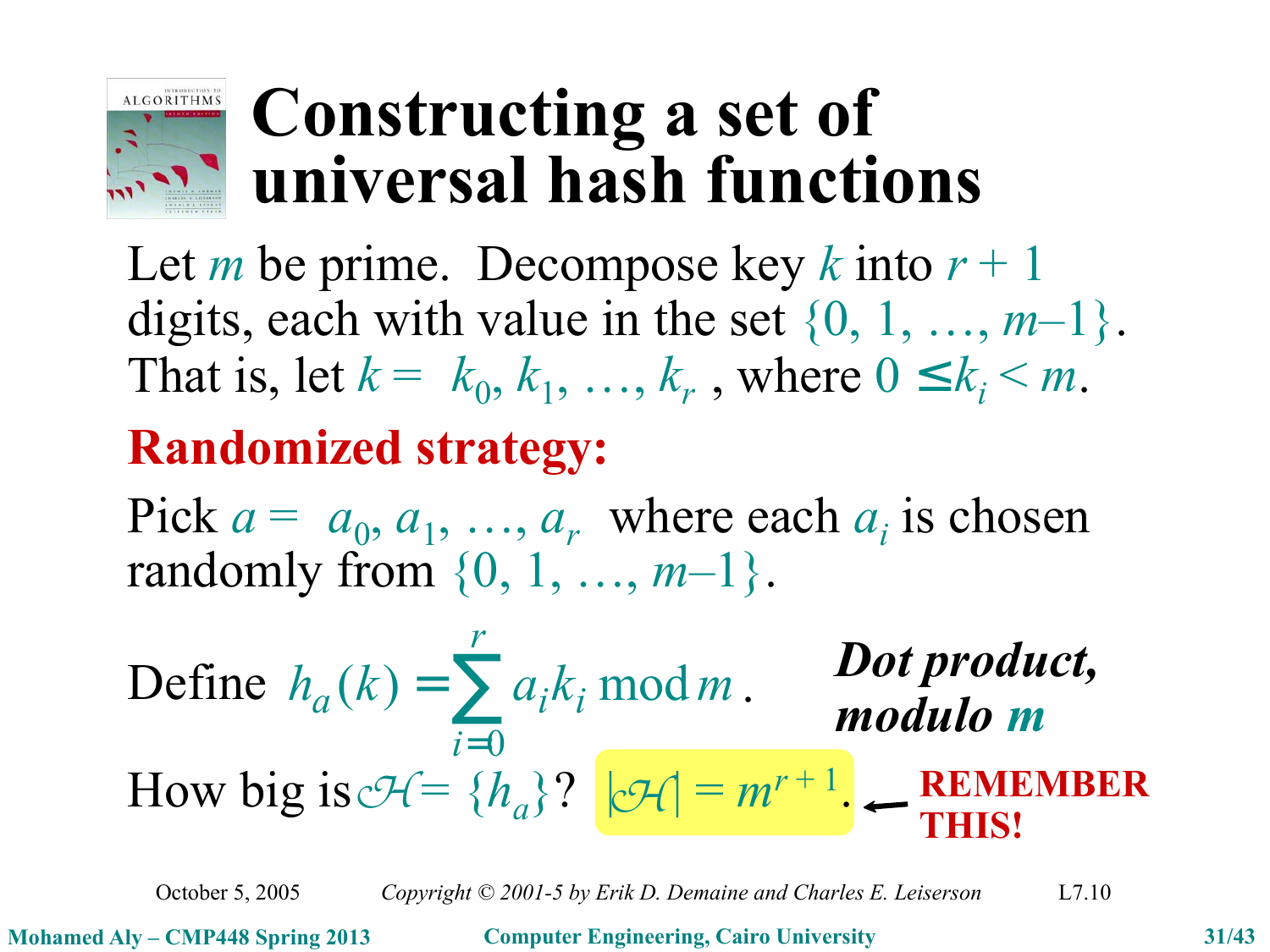

#### **Universality of dot-product hash functions**

**Theorem.** The set  $H_a$  is universal.

*Proof.* Suppose that  $x = \langle x_0, x_1, ..., x_r \rangle$  and  $y =$  $\langle y_0, y_1, ..., y_r \rangle$  be distinct keys. Thus, they differ in at least one digit position, wlog position 0. For how many  $h_a \in \mathcal{A}$  do *x* and *y* collide?

We must have  $h_a(x) = h_a(y)$ , which implies that

$$
\sum_{i=0}^r a_i x_i \equiv \sum_{i=0}^r a_i y_i \pmod{m}.
$$

October 5, 2005 *Copyright © 2001-5 by Erik D. Demaine and Charles E. Leiserson* L7.11

**Mohamed Aly – CMP448 Spring 2013 Computer Engineering, Cairo University 32/43**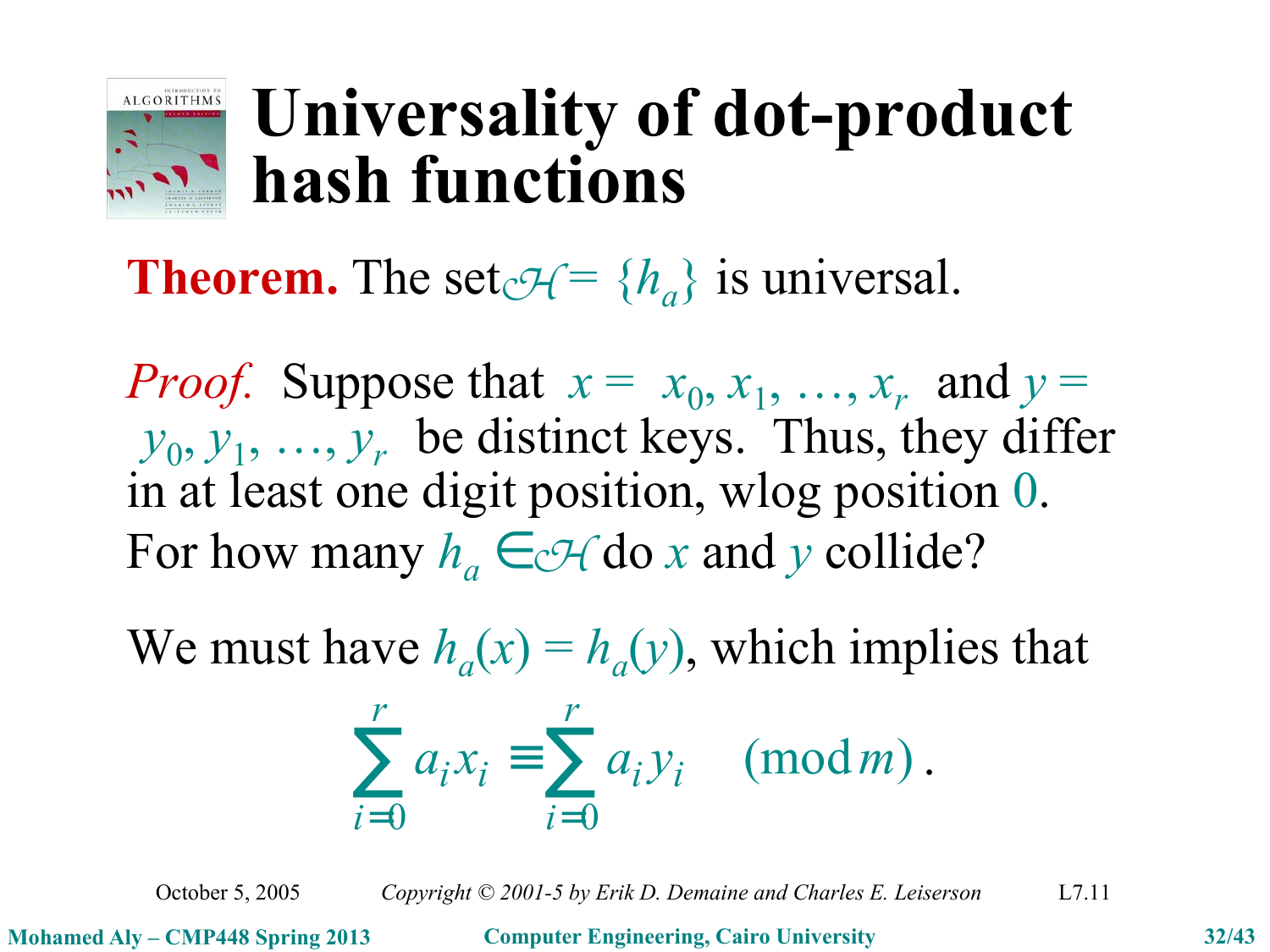

Equivalently, we have

$$
\sum_{i=0}^{r} a_i (x_i - y_i) \equiv 0 \pmod{m}
$$

or

$$
a_0(x_0 - y_0) + \sum_{i=1}^r a_i(x_i - y_i) \equiv 0 \pmod{m},
$$

which implies that

$$
a_0(x_0 - y_0) \equiv -\sum_{i=1}^r a_i (x_i - y_i) \pmod{m} \, .
$$

October 5, 2005 *Copyright © 2001-5 by Erik D. Demaine and Charles E. Leiserson* L7.12

**Mohamed Aly – CMP448 Spring 2013 Computer Engineering, Cairo University 33/43**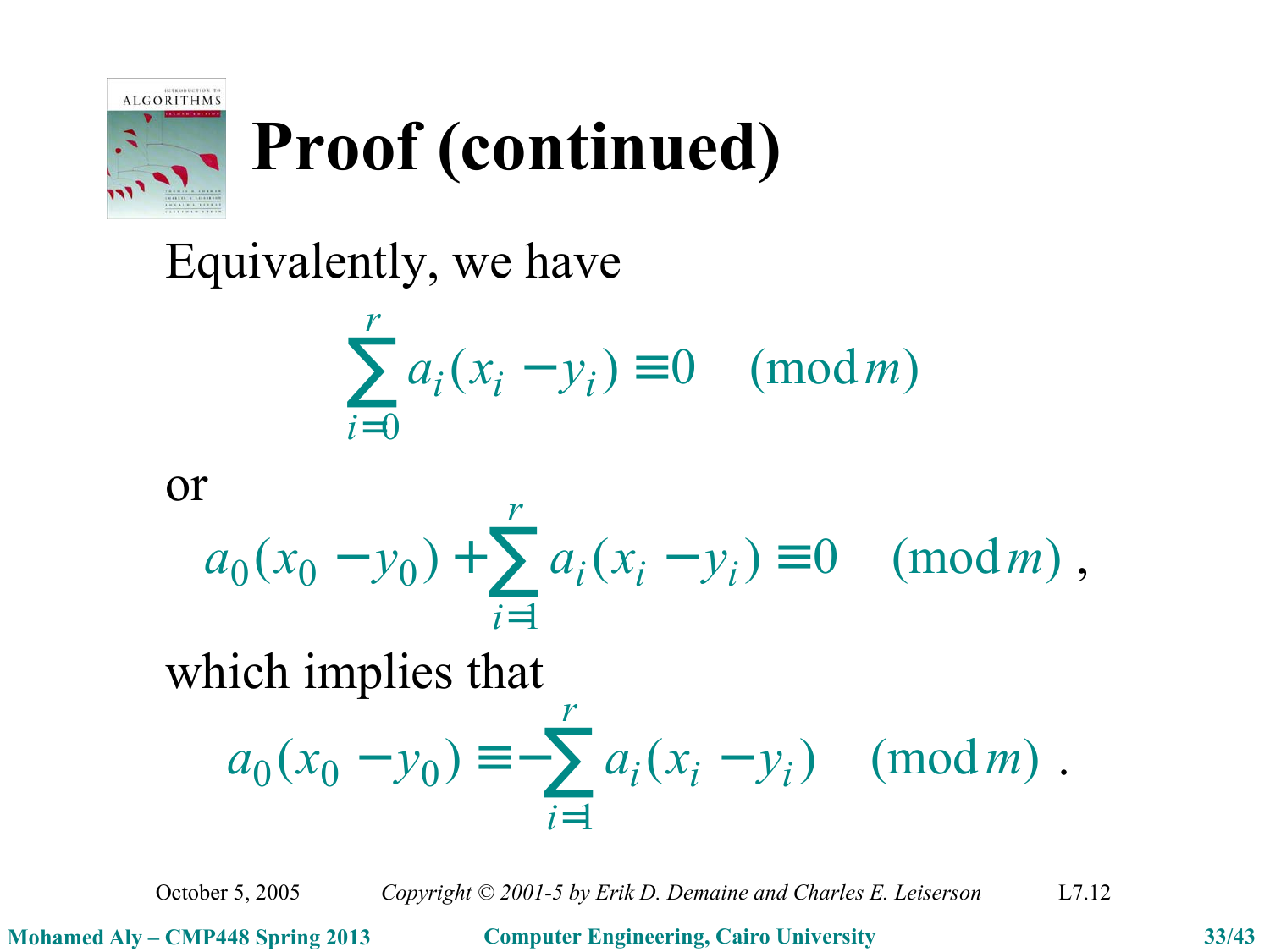

### **Fact from number theory**

**Theorem.** Let *m* be prime. For any  $z \in \mathbb{Z}_m$ such that  $z \neq 0$ , there exists a unique  $z^{-1} \in \mathbb{Z}_m$ such that

 $z \cdot z^{-1} \equiv 1 \pmod{m}$ .

**Example:** *m* = 7.

$$
\begin{array}{c|cccccc}\nz & 1 & 2 & 3 & 4 & 5 & 6 \\
\hline\nz^{-1} & 1 & 4 & 5 & 2 & 3 & 6\n\end{array}
$$

October 5, 2005 *Copyright © 2001-5 by Erik D. Demaine and Charles E. Leiserson* L7.13

**Mohamed Aly – CMP448 Spring 2013 Computer Engineering, Cairo University 34/43**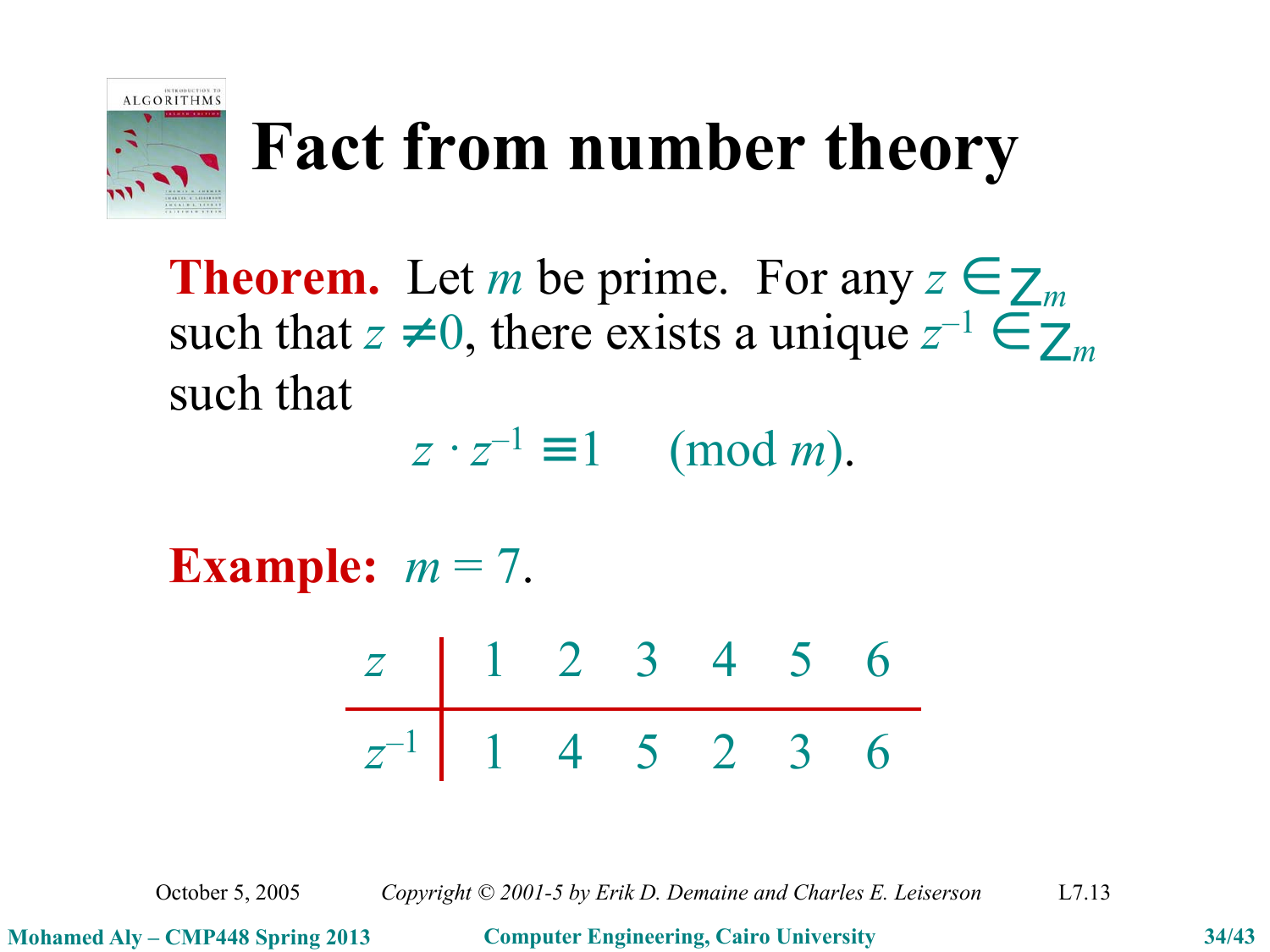

### **Back to the proof**

We have

$$
a_0(x_0 - y_0) \equiv -\sum_{i=1}^r a_i (x_i - y_i) \pmod{m},
$$

and since  $x_0 \neq y_0$ , an inverse  $(x_0 - y_0)^{-1}$  must exist, which implies that

$$
a_0 \equiv \left(-\sum_{i=1}^r a_i(x_i - y_i)\right) \cdot (x_0 - y_0)^{-1} \pmod{m}.
$$

Thus, for any choices of  $a_1, a_2, ..., a_r$ , exactly one choice of  $a_0$  causes *x* and *y* to collide.

October 5, 2005 *Copyright © 2001-5 by Erik D. Demaine and Charles E. Leiserson* L7.14

**Mohamed Aly – CMP448 Spring 2013 Computer Engineering, Cairo University 35/43**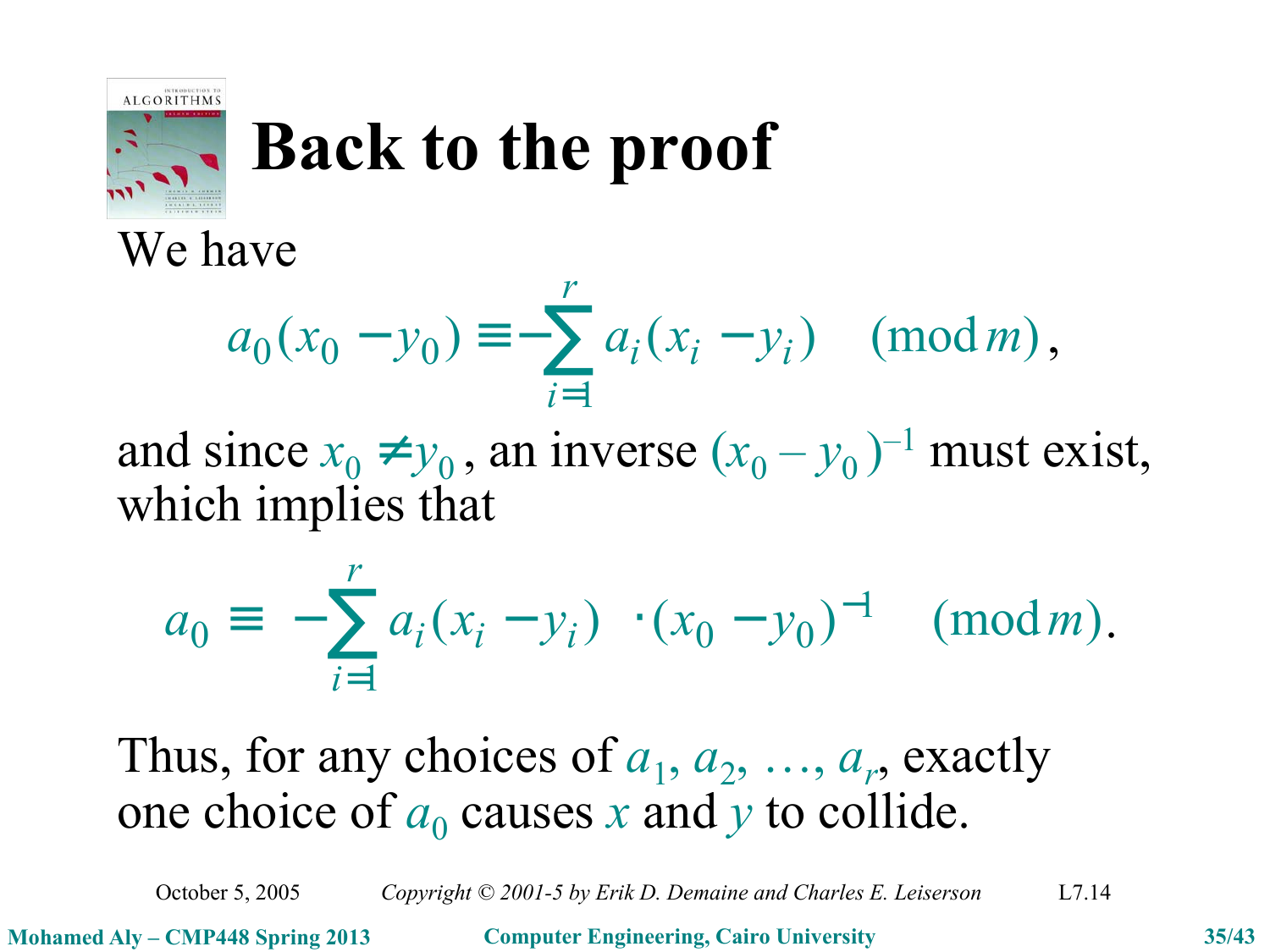

# **Proof (completed)**

*Q***.** How many  $h_a$ 's cause *x* and *y* to collide?

*A*. There are *m* choices for each of  $a_1, a_2, ..., a_r$ , but once these are chosen, exactly one choice for  $a_0$  causes x and y to collide, namely

$$
a_0 = \left( \left( -\sum_{i=1}^r a_i (x_i - y_i) \right) \cdot (x_0 - y_0)^{-1} \right) \mod m.
$$

Thus, the number of *h* 's that cause *x* and *y* to collide is  $m^r = m^{r+1}/m = |\mathcal{H}| / m$ .

October 5, 2005 *Copyright © 2001-5 by Erik D. Demaine and Charles E. Leiserson* L7.15

**Mohamed Aly – CMP448 Spring 2013 Computer Engineering, Cairo University 36/43**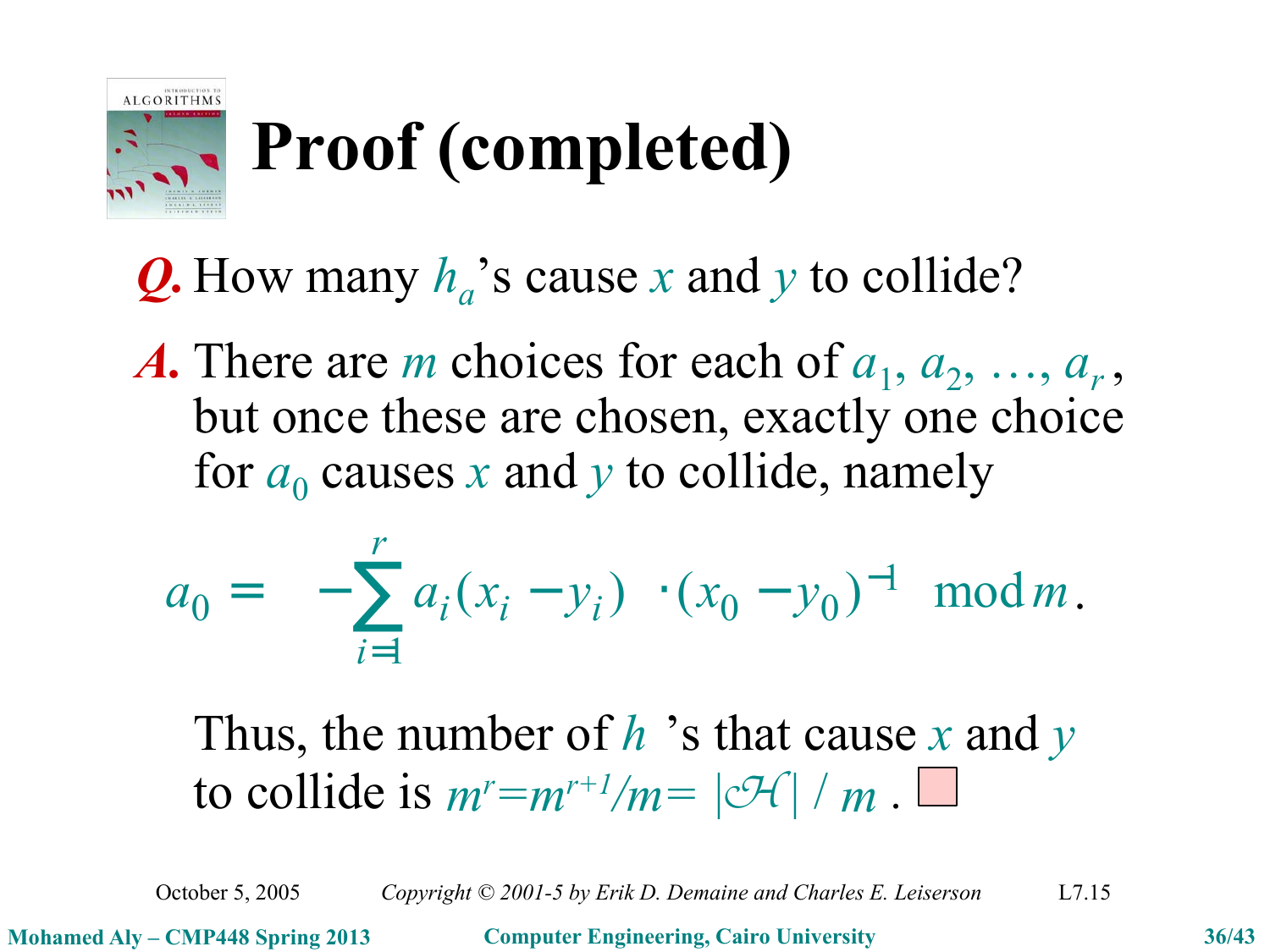#### **Another Example**

Define  $\mathbb{Z}_p = \{0, 1, ..., p-1\}$  and  $\mathbb{Z}_p^* = \{1, ..., p-1\}$  for *p* prime

**Define**  $h_{ab}(k) = ((a k + b) \text{ mod } p) \text{ mod } m$ for  $a \in \mathbb{Z}_p^*$  and  $b \in \mathbb{Z}_p$ 

The family  $\mathcal{A}_{pm} = \{h_{ab}: a \in \mathbb{Z}_p^*\}$  and  $b \in \mathbb{Z}_p\}$  is a universal family of hash functions.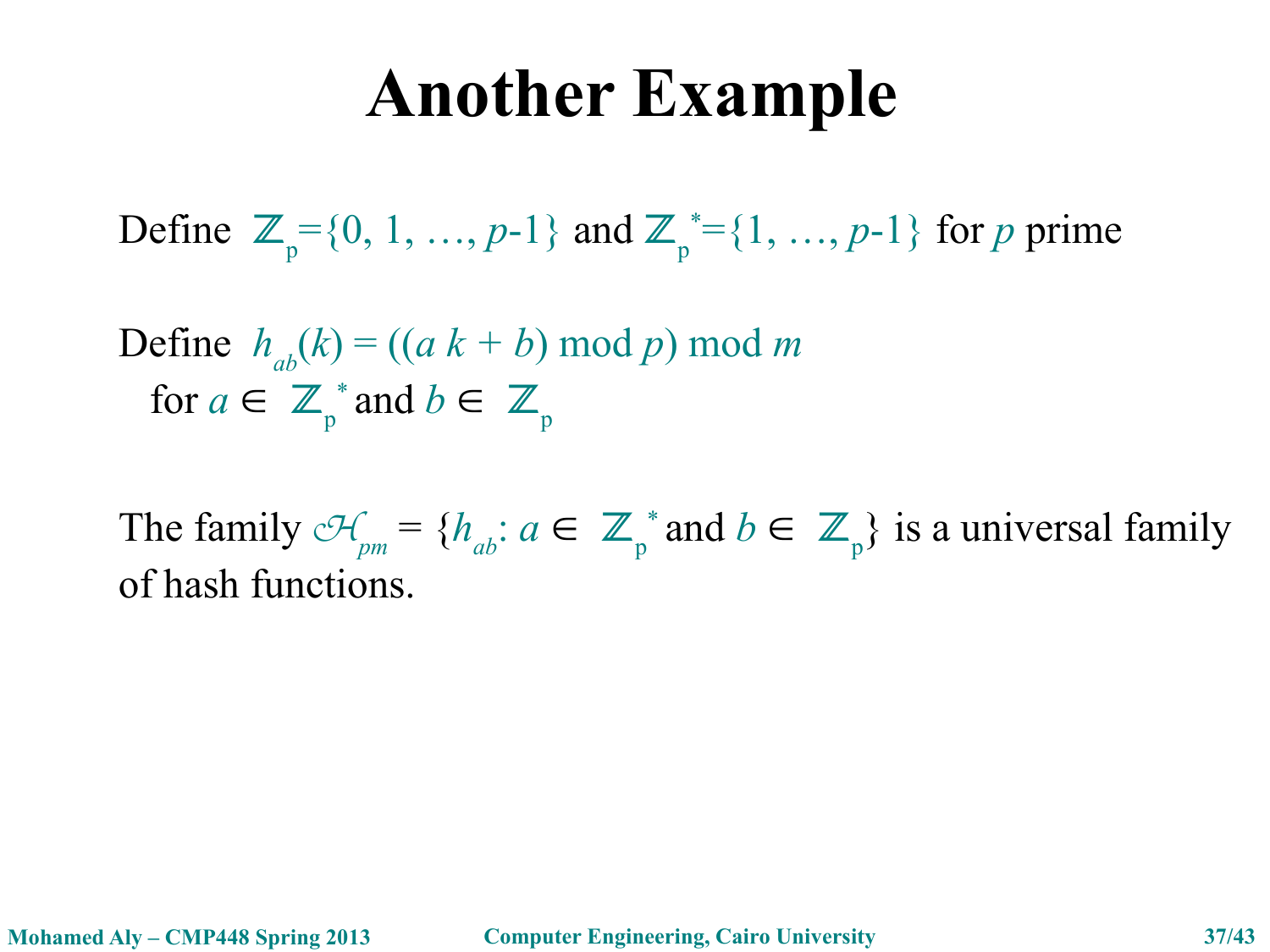#### **Perfect Hashing**

Given a static set of *n* keys, construct a hash table of total size  $m = O(n)$  such that the SEARCH operation takes  $\Theta(1)$  in the worst case.

Idea: Use a two stage hash table such that there are no collisions at the second stage.



$$
m=9, a=3, b=42, p=101
$$

**Mohamed Aly – CMP448 Spring 2013 Computer Engineering, Cairo University 38/43**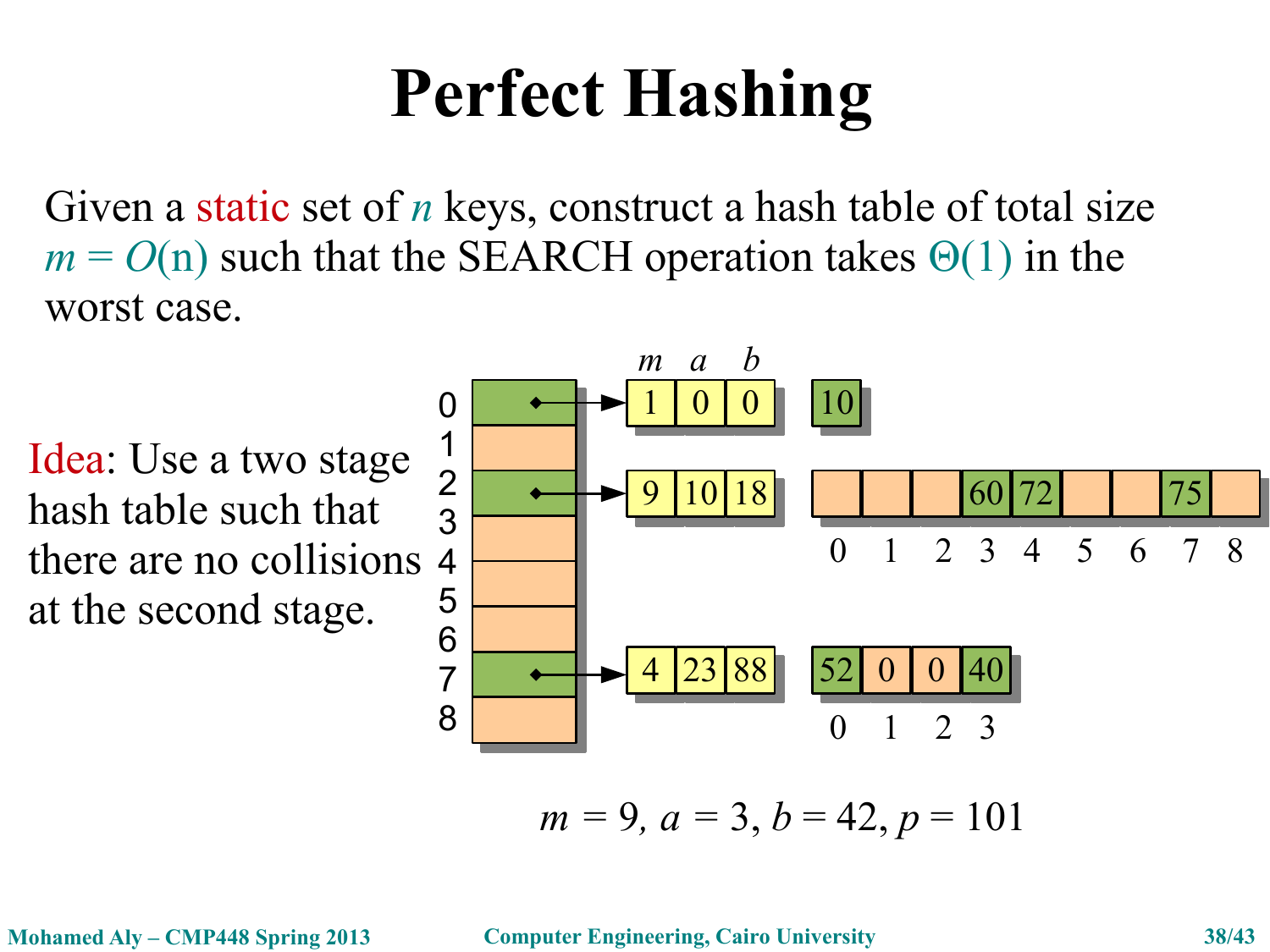

### **Collisions at level 2**

Theorem. Let *H* be a class of universal hash

functions for a table of size  $m = n^2$ . Then, if we use a random  $h \in \mathcal{H}$  to hash *n* keys into the table, the expected number of collisions is at most 1/2. *Proof.* By the definition of universality, the  $\binom{n}{2}$ probability that 2 given keys in the table collide under *h* is  $1/m = 1/n^2$ . Since there are  $\binom{n}{2}$ . Since there are  $\binom{n}{2}$  pairs of keys that can possibly collide, the expected number of collisions is

$$
\binom{n}{2} \cdot \frac{1}{n^2} = \frac{n(n-1)}{2} \cdot \frac{1}{n^2} < \frac{1}{2} \cdot \Box
$$

October 5, 2005 *Copyright © 2001-5 by Erik D. Demaine and Charles E. Leiserson* L7.17

**Mohamed Aly – CMP448 Spring 2013 Computer Engineering, Cairo University 39/43**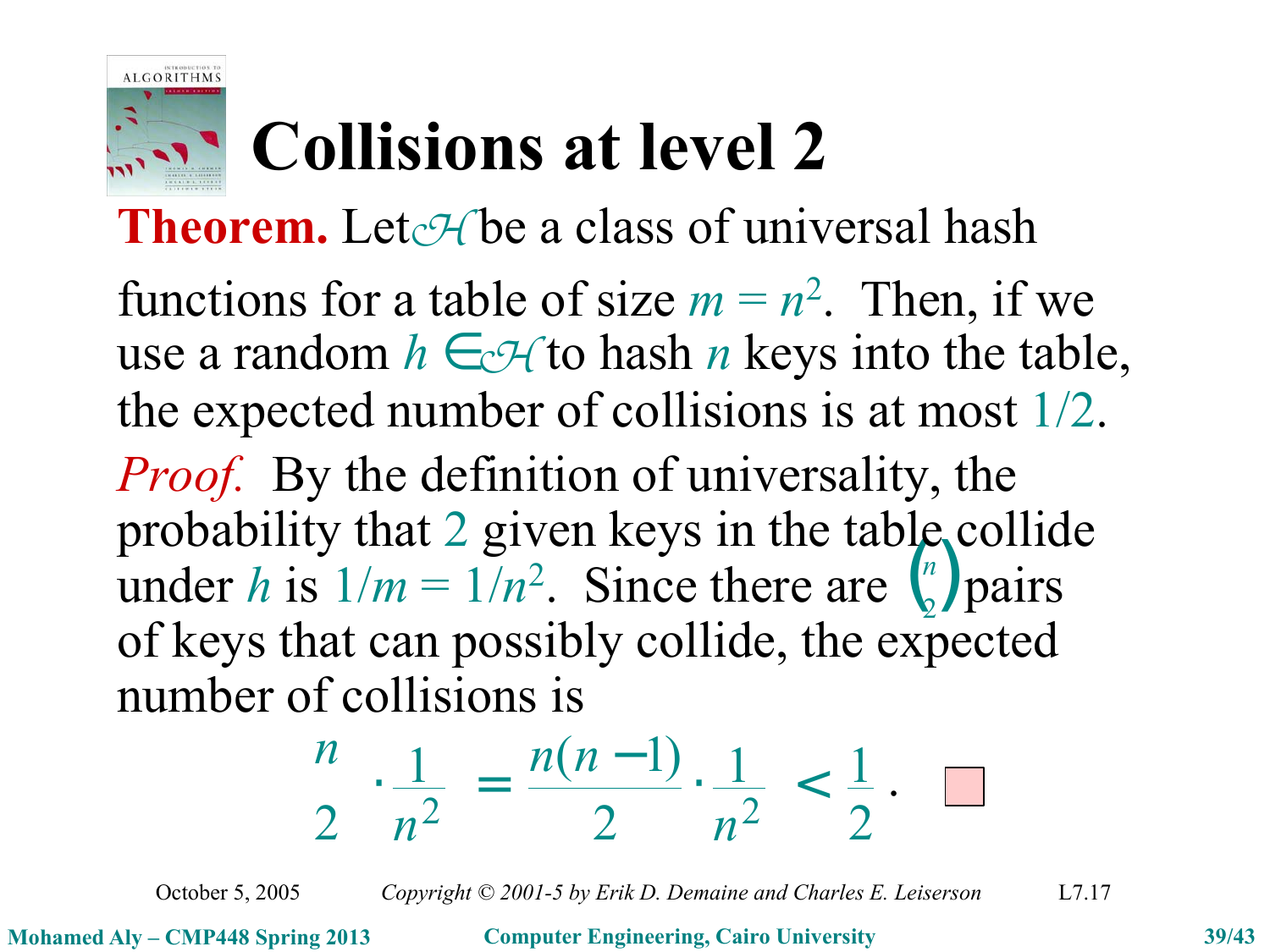

# **No collisions at level 2**

**Corollary.** The probability of no collisions is at least 1/2.

*Proof*. *Markov's inequality* says that for any nonnegative random variable *X*, we have

 $Pr{X \ge t} \le E[X]/t$ .

Applying this inequality with  $t = 1$ , we find that the probability of 1 or more collisions is at most 1/2.

*Thus, just by testing random hash functions in*<sup> $A$ </sup>, we'll quickly find one that works.

October 5, 2005 *Copyright © 2001-5 by Erik D. Demaine and Charles E. Leiserson* L7.18

**Mohamed Aly – CMP448 Spring 2013 Computer Engineering, Cairo University 40/43**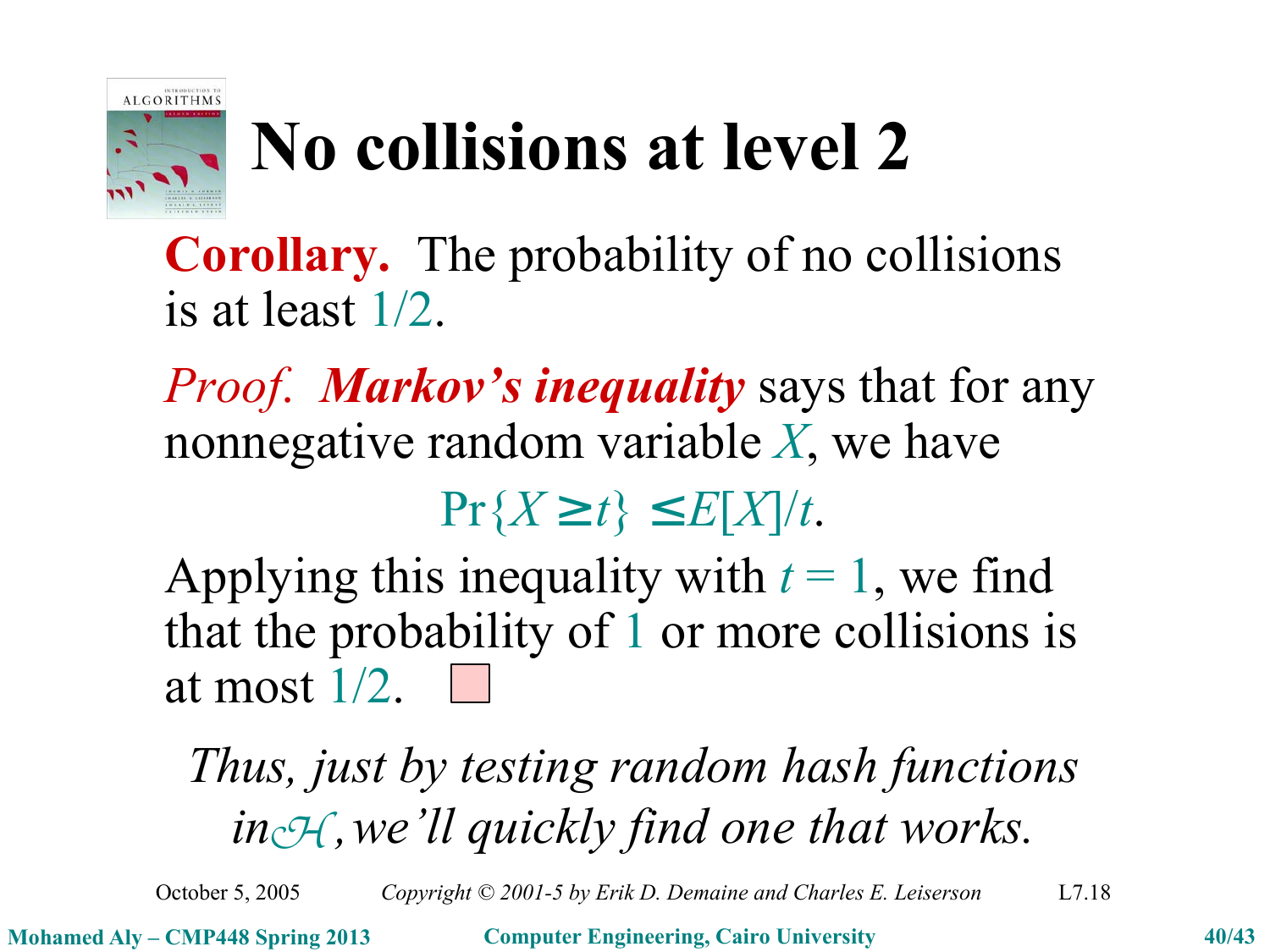

### **Analysis of storage**

For the level-1 hash table *T*, choose *m* = *n*, and let  $n_i$  be random variable for the number of keys that hash to slot *i* in *T*. By using  $n_i^2$  slots for the level-2 hash table *S<sup>i</sup>* , the expected total storage required for the two-level scheme is therefore

$$
E\left[\sum_{i=0}^{m-1}\Theta\left(n_i^2\right)\right]=\Theta(n),
$$

#### See the textbook for the proof.

October 5, 2005 *Copyright © 2001-5 by Erik D. Demaine and Charles E. Leiserson* L7.19

**Mohamed Aly – CMP448 Spring 2013 Computer Engineering, Cairo University 41/43**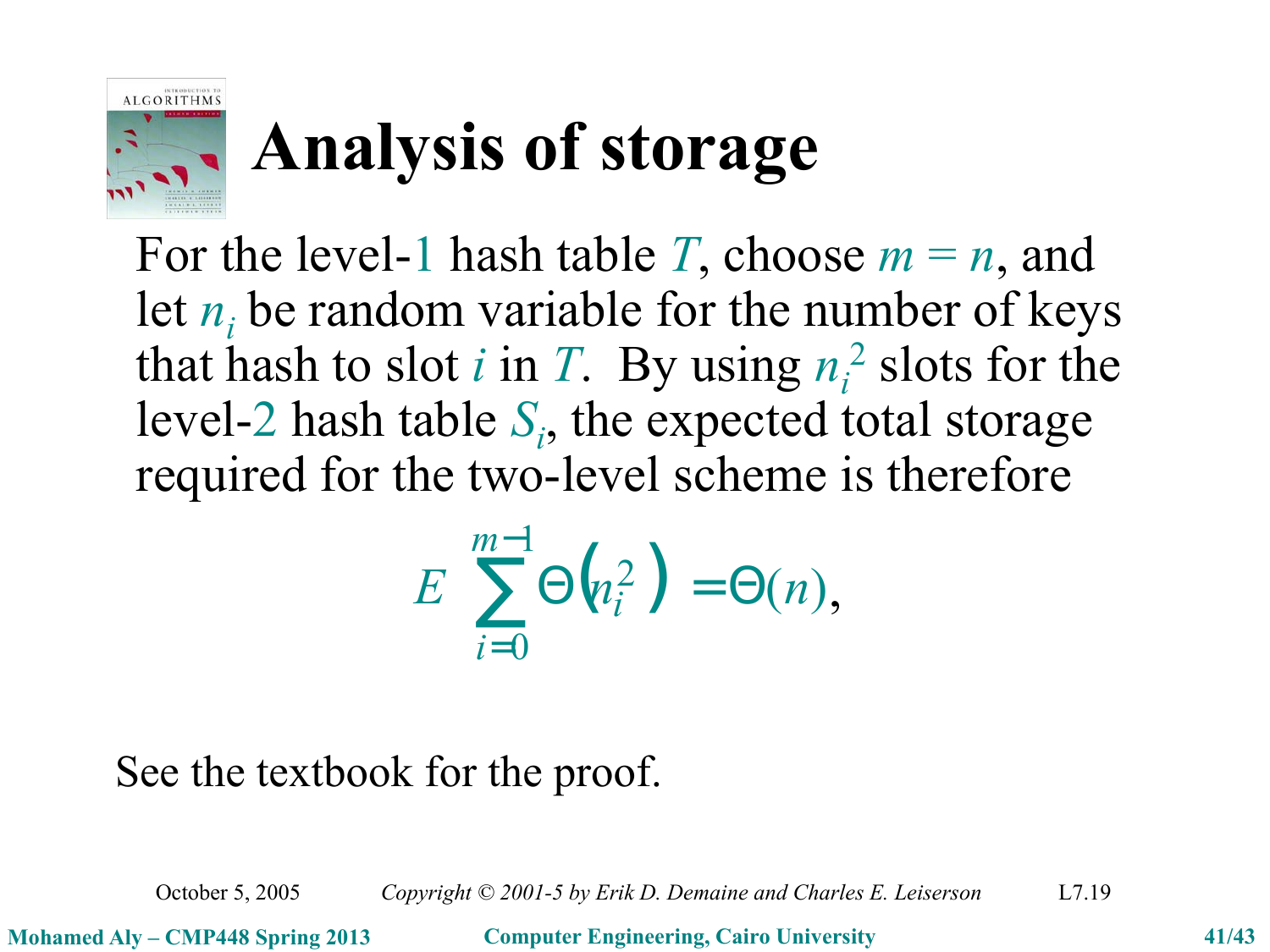### **Perfect Hashing Summary**

- Use two levels of hashing
	- First level *m = n*
	- $-$  Second level  $m_i = n_i^2$
- Search time  $\Theta(1)$
- Storage  $O(n)$